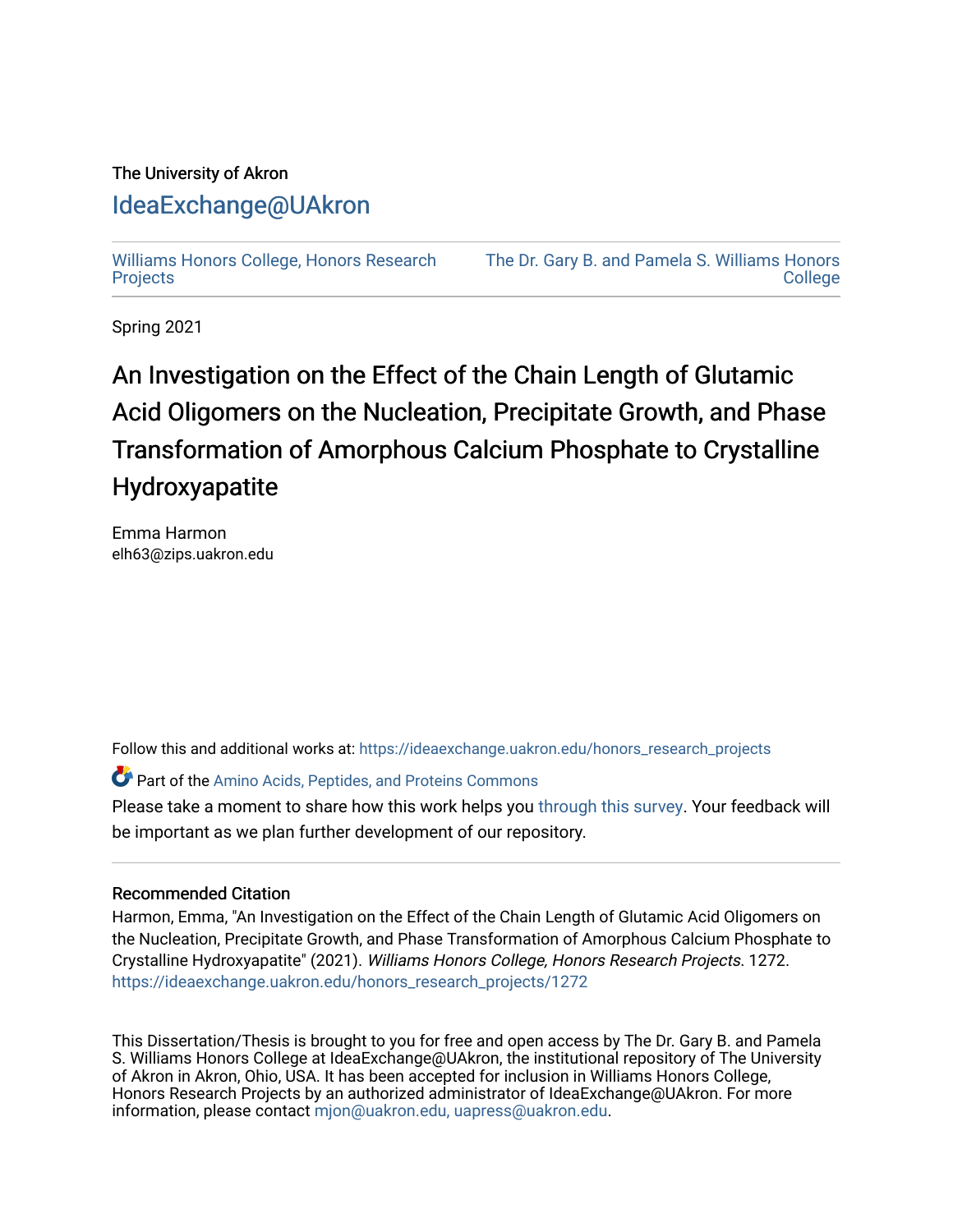# **An Investigation on the Effect of the Chain Length of Glutamic Acid Oligomers on the Nucleation, Precipitate Growth, and Phase Transformation of Amorphous Calcium Phosphate to Crystalline Hydroxyapatite**

*Emma Harmon, Putu Ustriyana\* , and Nita Sahai\**

Department of Chemistry, The University of Akron, Akron, Ohio 44325, United States

\*School of Polymer Science and Polymer Engineering, The University of Akron, Akron, Ohio

44325, United States

Honors Project in Chemistry 3150:497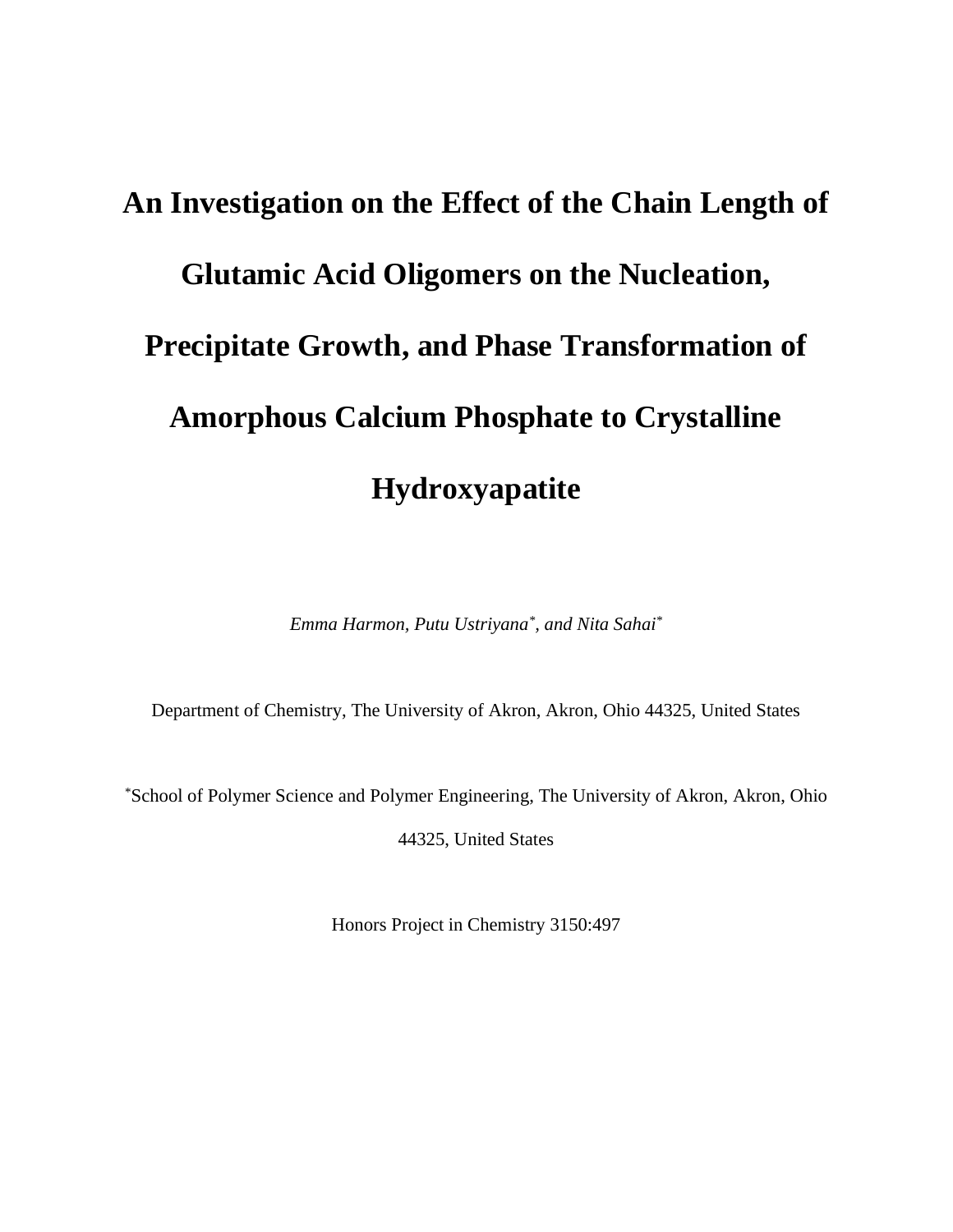#### **Abstract**

Biomineralization is an important field of study focusing on mineralization by organisms from bacteria to vertebrates including processes, such as the formation of bone, cartilage, and dentin. This study investigated the effect that repeating units of the negatively charged amino acid, glutamic acid, in oligoglutamic acids of various lengths had on the mineralization behavior of hydroxyapatite. Hydroxyapatite (HA) is the key mineral in bone and dentin, which gives these materials their strength and stiffness. The degree of mineralization plays a key role in the strength and utility of biological tissues and is specific to the location and intended function of particular tissues. Located in the general regions of these tissues are proteins that help to regulate mineralization and direct tissue development. In this study, varying chain lengths of oligo- glutamic acid sequences were added to the reaction vessel of calcium and phosphate solutions to form amorphous calcium phosphate (ACP), a product which later phase-transforms to crystalline HA. Oligo(L-glutamic acid)<sub>n</sub> ( $n = 3, 7, 8, 10$ ) were tested using instantaneous addition of the phosphate stock solution into the calcium stock solution. The glutamic acid was found to delay the phase transformation of the ACP to crystalline HA and this effect increased as the chain length of the peptide increased. This is hypothesized to be due to the interaction of the negatively carboxylic acid groups on the glutamic acid oligomers with the positively charged calcium molecules before the addition of the phosphate, which eventually delayed the phase transformation of ACP to HA. The interaction of the peptide with the calcium atoms was thought to be stronger as chain length increased, given that there were more carboxylic acid units to interact with, causing the increased delay in phase transformation. This study worked as an extension to previous work conducted by Dr. Putu Ustriyana in which the same question was investigated, but the phosphate reagent was added in a slow, drop-wise fashion in that study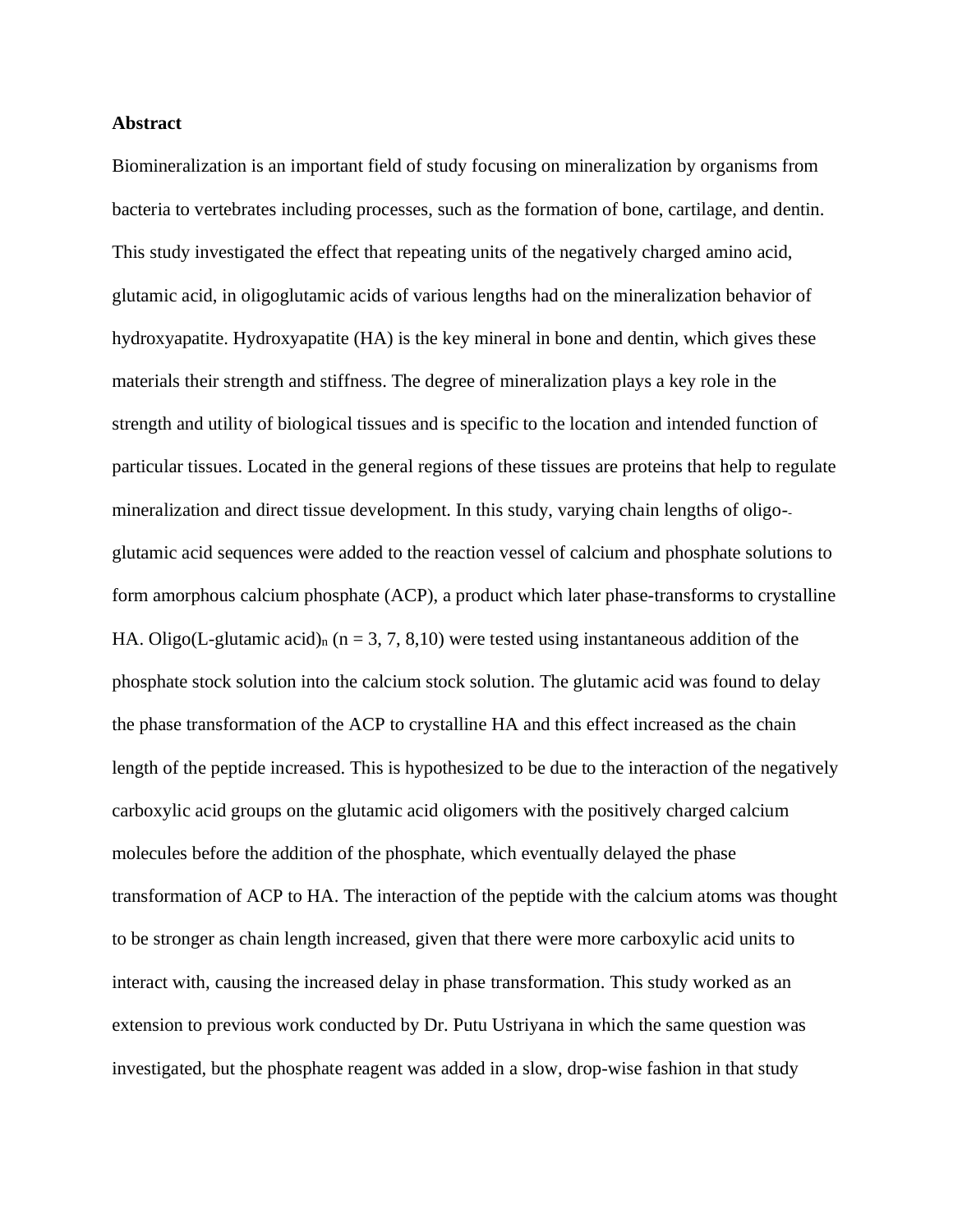compared to instantaneous addition in the present work. Similar results in the delay of phase transformation were observed. Dr. Ustriyana's work showed the same trend observed in this study with the effect of the retardation of precipitation and phase transformation of ACP to HA increasing as chain length increased following the trend  $Glu<sub>3</sub> < Glu<sub>7</sub> < Glu<sub>8</sub> < Glu<sub>10</sub>$ .<sup>13</sup> Dr. Ustriyana's work did show somewhat different results in the time point of phase transformation of ACP to HA for the control, Glu<sub>3</sub>, and Glu<sub>10</sub>, however due to a lack of comparable results, a firm conclusion on whether or not a true effect on the phase transformation delay due to the rate of phosphate addition did occur could not be drawn.

#### **Background**

Biomineralization is the process by which living organisms organize minerals in close association with bioorganic molecules for functional purposes within their bodies.<sup>10</sup> These biocomposite materials have properties superior to those of either bioorganic or inorganic phase alone. In this study, calcium phosphate minerals are of key interest. Calcium phosphate minerals play a large role within the human body, providing structure, protection, and storage to the body in the form of bones and teeth, for example. Bone and dentin are composites of HA in and around a scaffolding of collagen protein and associated with several non-collagenous proteins (NCPs). Understanding the pathways of calcium phosphate mineralization has been of great interest to the scientific and medical community, because understanding its mineralization habits can shed light on the mechanism behind pathologies such as osteoporosis.<sup>1,13</sup> Tissue engineering methods and devices also rely heavily on a deep understanding of how this process takes place.1,13 For instance, scaffold devices and other drug delivery systems are being developed for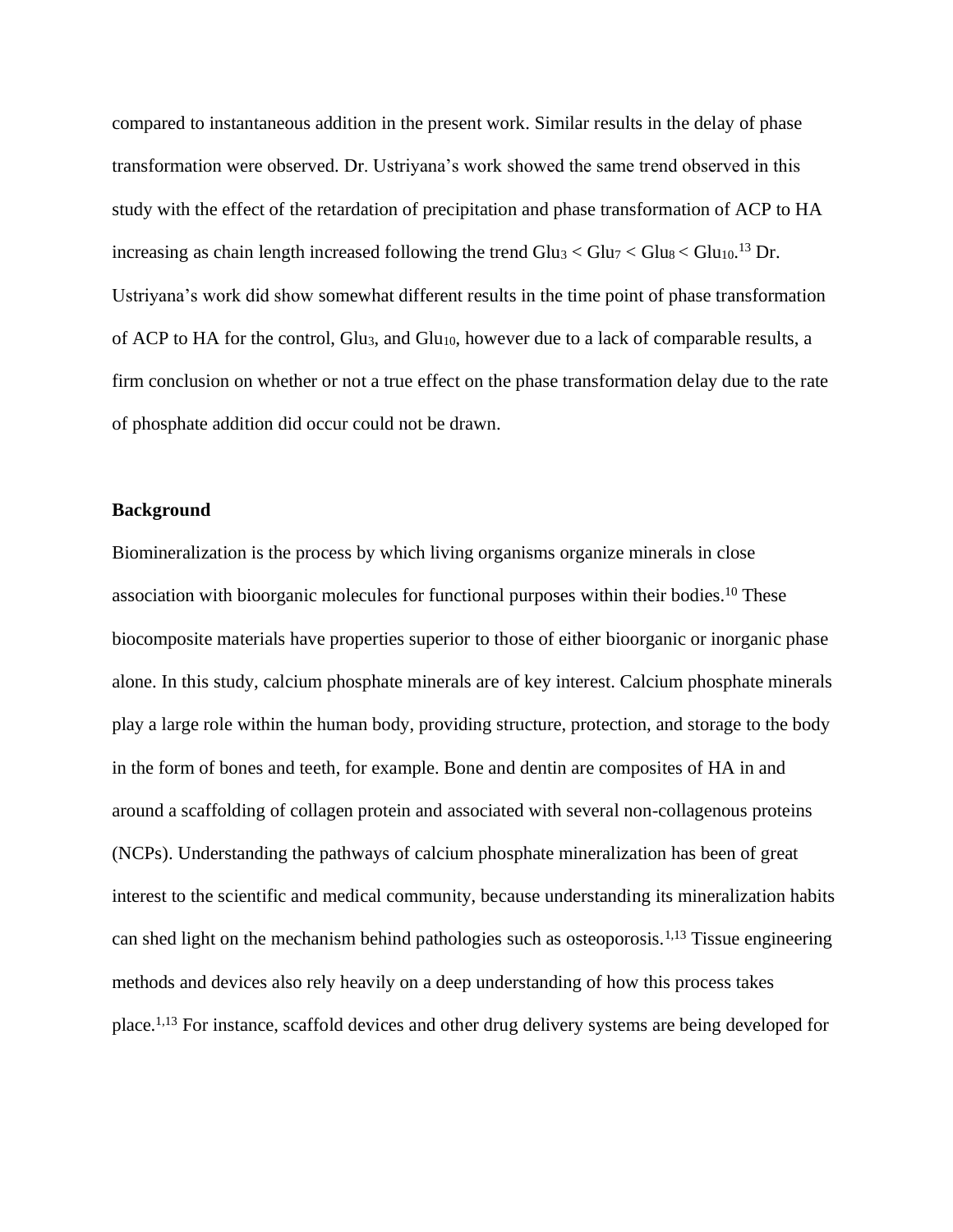orthopedic application in the delivery of biologically activated calcium phosphate minerals to inspire healing and proper bone composition.<sup>1</sup>

Several factors play into the control of bone and dentin biomineralization within the environment of a vertebrate organism, one of which is the presence of NCPs.<sup>10,13</sup> The process of amorphous calcium phosphate (ACP) formation occurs within type I collagen organic matrices, which provide the 3-D environment for directing mineral formation while NCPs are control nucleation of an initial amorphous calcium phosphate phase, phase transformation to crystalline hydroxyapatite and crystal growth .<sup>3,13</sup> It has been noted that the concentration of mineral ions in the extracellular fluid of most vertebrates is great enough that HA, the most thermodynamically stable and crystalline form of calcium phosphate in the body, should form spontaneously.<sup>3</sup> This is not observed because of the presence of mineralization inhibitors in body fluids.<sup>3,7,13</sup> For instance, osteopontin is an NCP found in the matrix of bone that inhibits crystal formation of HA.7,13 The significance of this particular protein is that is contains repeating units of a negatively charged nucleic acid under biological conditions.7,13 This is the property that inhibits the phase transformation of ACP to HA. Other NCPs such as bone sialoprotein contain repeating units of other nucleic acids such as glutamic acid.<sup>7,13</sup> It is known and fairly widely documented that the presence of negatively charged nucleic acid sequences in NCPs inhibit crystal formation of ACP to HA, but the critical chain length effect is far less understood. The main goal of this study is to determine the effect that the chain length of glutamic acid oligomers has on the nucleation, growth, and phase transformation of ACP to HA, using various methods of analysis. Furthermore, it is known that the rate of mixing of reactants in a mineralizing solution influences the pathway of mineralization. Hence, a second goal of the present study is to compare the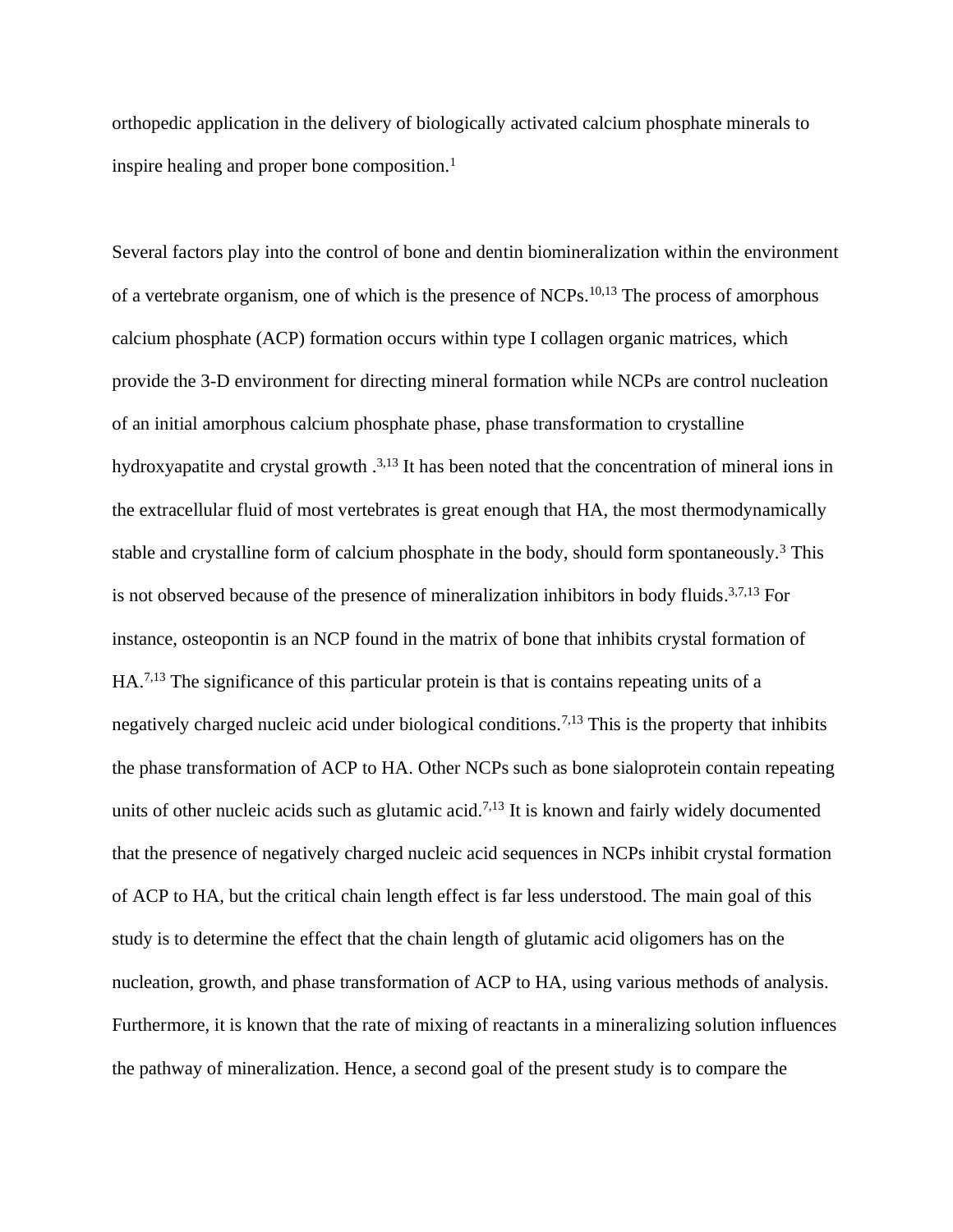effects of the rate of phosphate addition to a mineralizing system on the mineralization pathway. Here, I used an instantaneous addition of phosphate to the calcium solution compared to a parallel study in the Sahai laboratory, in which phosphate was added slowly, in a drop-wise manner.<sup>13</sup>

Transmission electron microscopy, TEM, was one of the techniques used to determine the timepoint of phase transformation of the ACP to HA. TEM is an incredibly powerful type of microscopy that was first used in 1940 and has been vital in cellular and biological research ever since.<sup>15</sup> It can produce images with incredible magnification, clearly depicting nanoparticles less than 20nm in size.<sup>4</sup> TEM is made up of a few key components, an electron gun, a phosphor screen, and a camera.<sup>6</sup> These components are located within a vacuum sealed column and a compute with software is used to control the camera, electron beam, and image processing.<sup>6</sup> The sample to be analyzed is often either chemically fixed to sample disks, fixed in plastic sheets, cryo fixed, and more.<sup>6</sup> In this experiment, samples were fixed by drying liquid samples on copper mesh grids. TEM works by sending a concentrated beam of electrons from the electron gun and through a sample in a vacuum sealed column.<sup>6</sup> The electrons that pass through the sample are scattered and diffracted based on the structure of the sample particle and a resultant image is produced on the phosphor screen.<sup>6</sup> The camera captures the image and the computer software processes and displays it.<sup>6</sup> TEM was particularly useful for this study, because it allowed for detection of change on a very precise scale, so even slight changes in phase were detected. It is so strong, that is have been used to image specific organelles within cells many times.<sup>4,15</sup>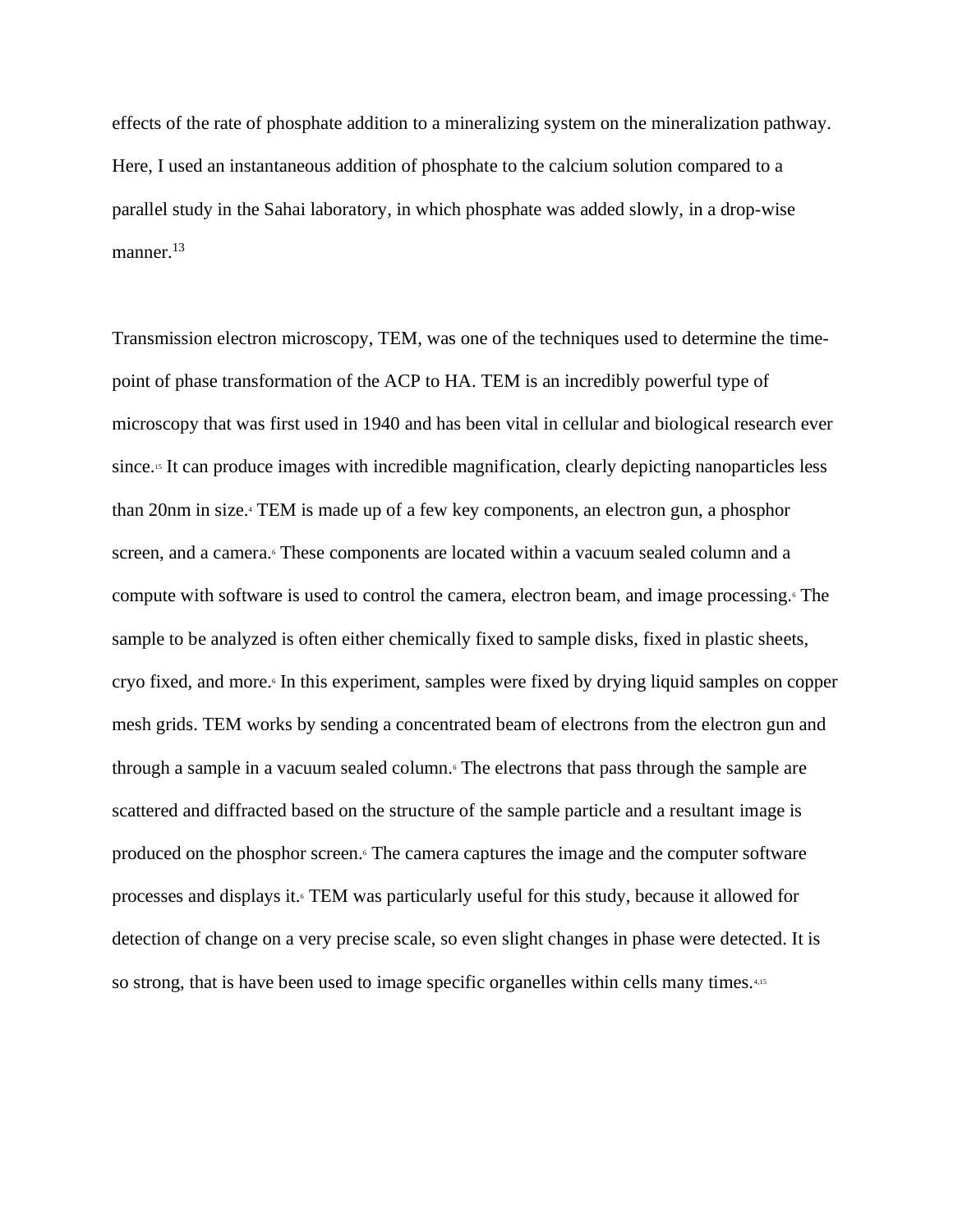Dynamic light scattering, DLS, was another method used to monitor the growth and nucleation of ACP during the early stages of the precipitation reactions. DLS is a particularly powerful tool when looking to analyze proteins, nucleic acids, and other macromolecules.<sup>12</sup> Light scattering techniques have been used and documented in experimentation as early as 1868 and before by John Tyndall.<sup>12</sup> Years later, Malvern Instruments was the first company to commercialize the technique and produce a DLS machine for use in laboratory in situ experiments.<sup>12</sup> DLS also goes by a few other common names such as photon correlation spectroscopy, PCS, and Quasi-Elastic Light Scattering, QELS.<sup>5</sup> DLS machinery works by sending a beam of light directly through a sample held in a cuvette.<sup>2</sup> The laser beam of light then passes through the sample and scatters based on the location of particles in solution.<sup>2</sup> The beam is then stopped by a panel in the back of the machine and the scattered light rays are picked up and processed by a detector, hardware correlation unit, and computer software.<sup>2</sup> This gives information about the location of particles and dispersion habits of particles during an experiment.<sup>2</sup> In this case, it was used to determine the size distribution of macromolecules in the first 30 minutes of the precipitation experiment to determine how Glu of various chain lengths affected the distribution coefficient, dispersion habits, and particle growth of the precipitate.<sup>2</sup> Particles move and scatter light differently based on their size in a manner that corresponds to the Brownian motion principle.<sup>2</sup> This is what is generally used in the data processing step along with other kinetic principles for calculation.<sup>2</sup>

ICP-OES stands for inductively coupled plasma optical emission spectroscopy and it is a powerful analytical tool used to determination of the presence and concentrations of individual elements in a sample.<sup>11</sup> This technique was first developed for use in 1964 and worked off of previous qualitative analytical techniques that determined the presence of elements from flame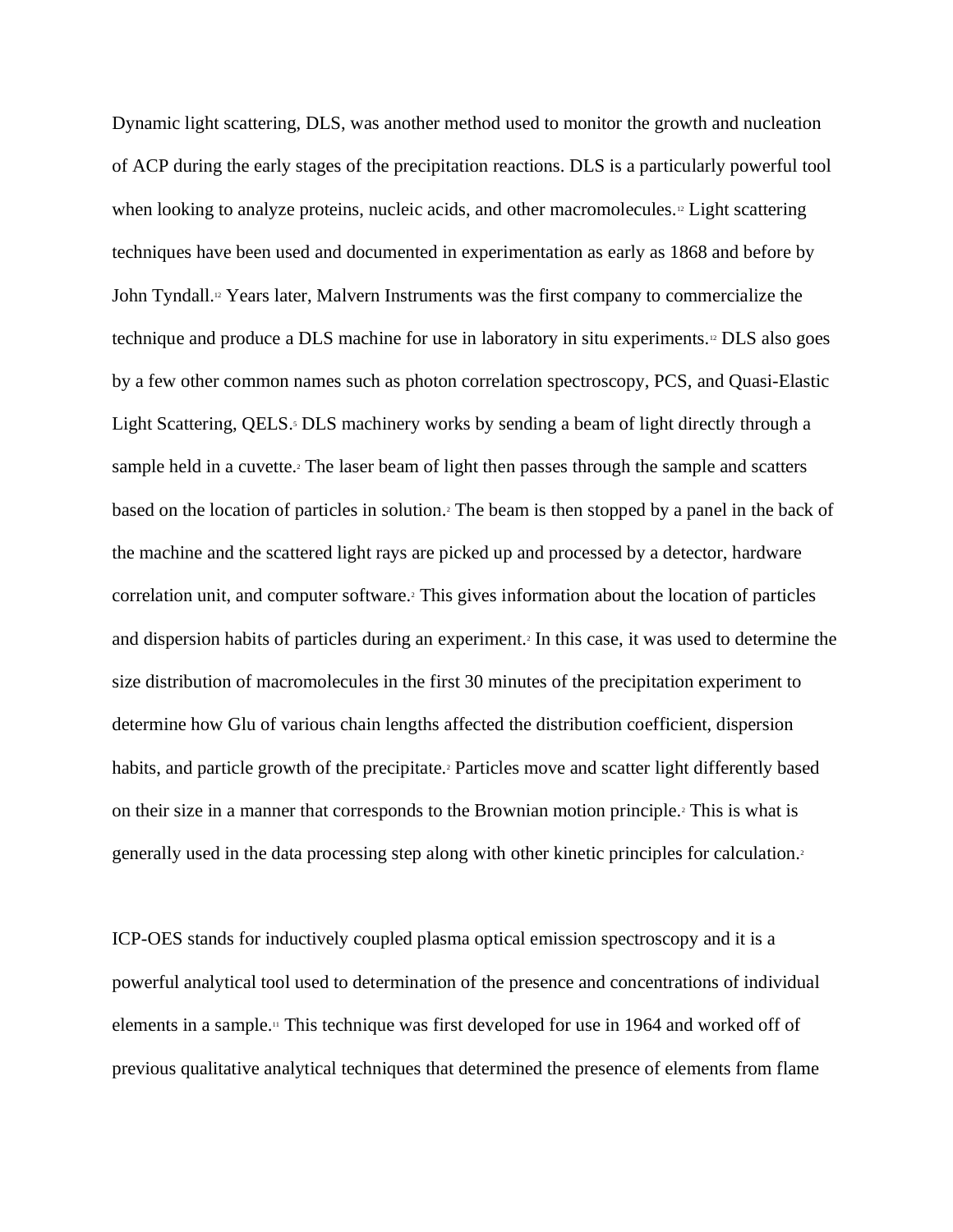colors.<sup>11</sup> Plasma is an "ionized and luminous gas", often referred to as the fourth phase of matter, used in ICP-OES to interact with the ions in the sample with the free electrons and ions that it contains.<sup>9</sup> The plasma in this case is ionized argon gas and this ionization is accomplished through the use of an induction coil to heat the gas.<sup>11</sup> This is why it is referred to as inductively coupled plasma. When a sample comes in contact with this plasma, the elements in the sample interact with the ions and electrons to excite an outer valence shell electrons into an excited state.<sup>11</sup> When these electrons fall back down to a ground state the emit a wavelength of light that corresponds to the energy emission, the intensity of which is measured by a specific detector.<sup>11</sup> This is then correlated to a concentration, using calibration curves.<sup>11</sup> Another name for ICP-OES is inductively coupled plasma atomic emission spectroscopy.8,9,11 One downfall of ICP-OES machinery is that it can be prime for errors caused by things like sample contamination for example.<sup>14</sup> It is important to understand these possible errors when relying on this technique for very accurate results.<sup>8</sup>

#### **Materials and Methods**

All chemical reagents used in this experiment were obtained from Sigma Aldrich (St. Louis, MO) unless otherwise noted. The peptide reagents, L-(oligo)<sub>n</sub>-glutamic acid (n = 3, 7, 8, 10), were obtained from GenScript (Piscataway, NJ) and the purity was reported to be >95%. Solutions and stocks were made using nano-purified DI water with a resistivity of 18.2 M $\Omega \oplus cm$ (Barnstead™ GenPure™ xCAD Plus, Thermo Scientific, Rockford, IL). All solutions were additionally filtered through a 0.1 µm filter before using as a reagent.

#### **Stock Solution Preparation**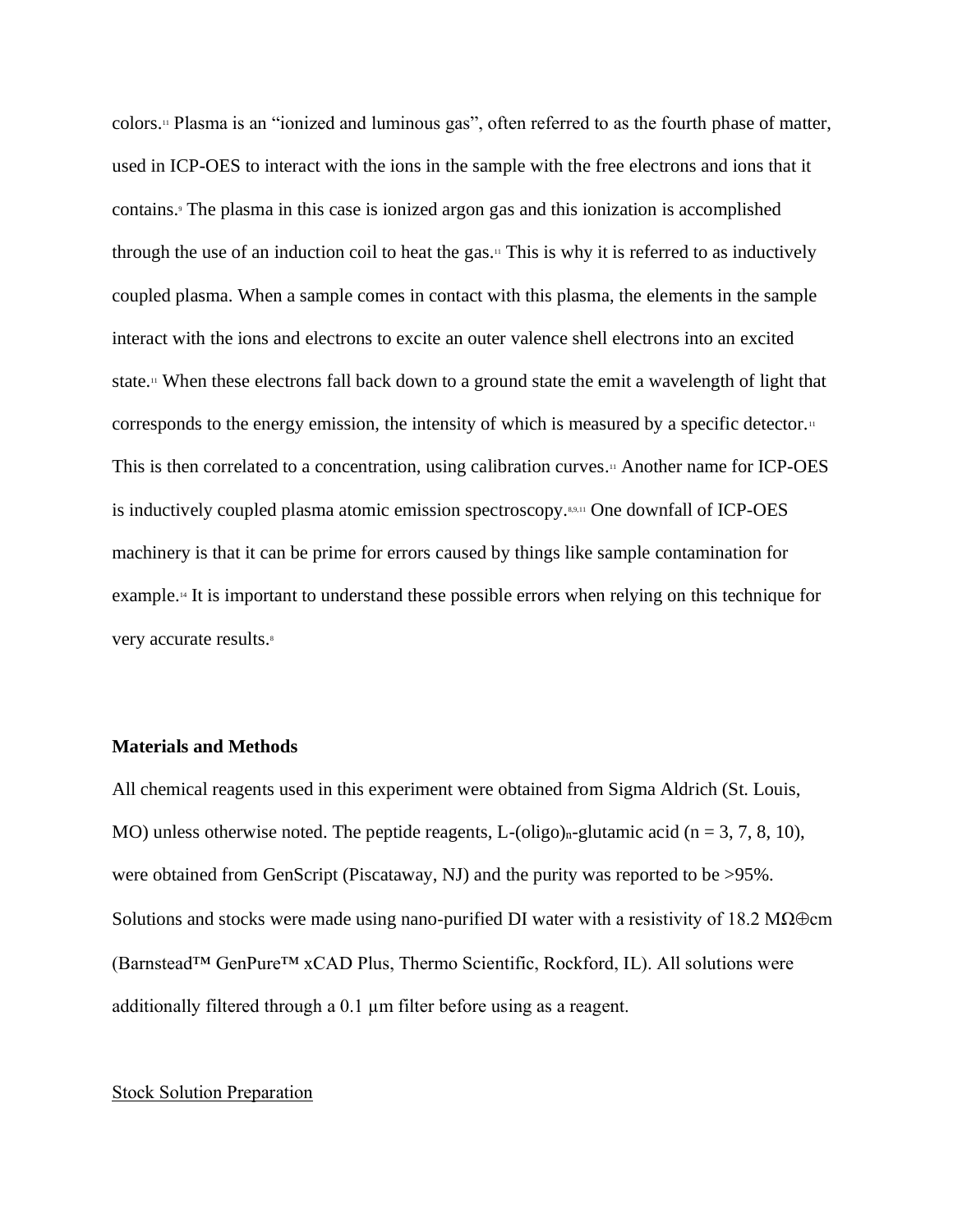Calcium stock solutions were prepared by dissolving calcium chloride  $(CaCl<sub>2</sub>)$  salt in enough 10mM HEPES buffer (pH 7.4) to achieve a concentration of 50mM. Phosphate stock solutions were similarly made by dissolving ammonium phosphate ((NH<sub>4</sub>)<sub>2</sub>HPO<sub>4</sub>) salt in enough 10mM HEPES buffer (pH 7.4) to achieve a concentration of 50mM. The calcium and phosphate stocks were made in volumes of 1L at a time using 1L volumetric flasks for volume measurement. Peptide stock solutions were made in concentrations of 0.1mM and 0.5mM. An additional peptide stock for Glu7, Glu<sub>8</sub>, and Glu<sub>10</sub> was made with enough peptide to achieve a total carboxylic acid concentration in solution of 2mM. Some of the experiments were conducted using this fixed carboxylic acid concentration of peptide stock to help determine if the carboxylic acid unit was what was functional in retarding the mineral growth and phase transformation.

#### Precipitate Preparations

Precipitates for precipitation and crystallization analysis were made by adding HEPES buffer (pH 7.4), 50mM calcium stock, peptide stock, and 50mM phosphate stock to achieve a concentration ratio of calcium to phosphate of 4mM to 2.4mM respectively. For DLS experiments, the precipitate reactions were initially mixed using 2mL plastic centrifuge tubes as the reaction vessel and the solution was carefully transferred to a cuvette for analysis in the machine. For TEM and ICP-OES analysis, precipitates were made in plastic 1.5mL microcuvette tubes. The control group samples were made in the same manner, excluding the peptide addition step. For all samples, the calcium aliquot was added to the HEPES sample, with mixing using the pipette. The peptide was also added with gentle mixing and the phosphate aliquot was added in a single dose manner. The reaction vessel was then capped and quickly vortexed for  $\sim$ 2s. Depending on the analysis being performed, these resulting reaction solutions were either left to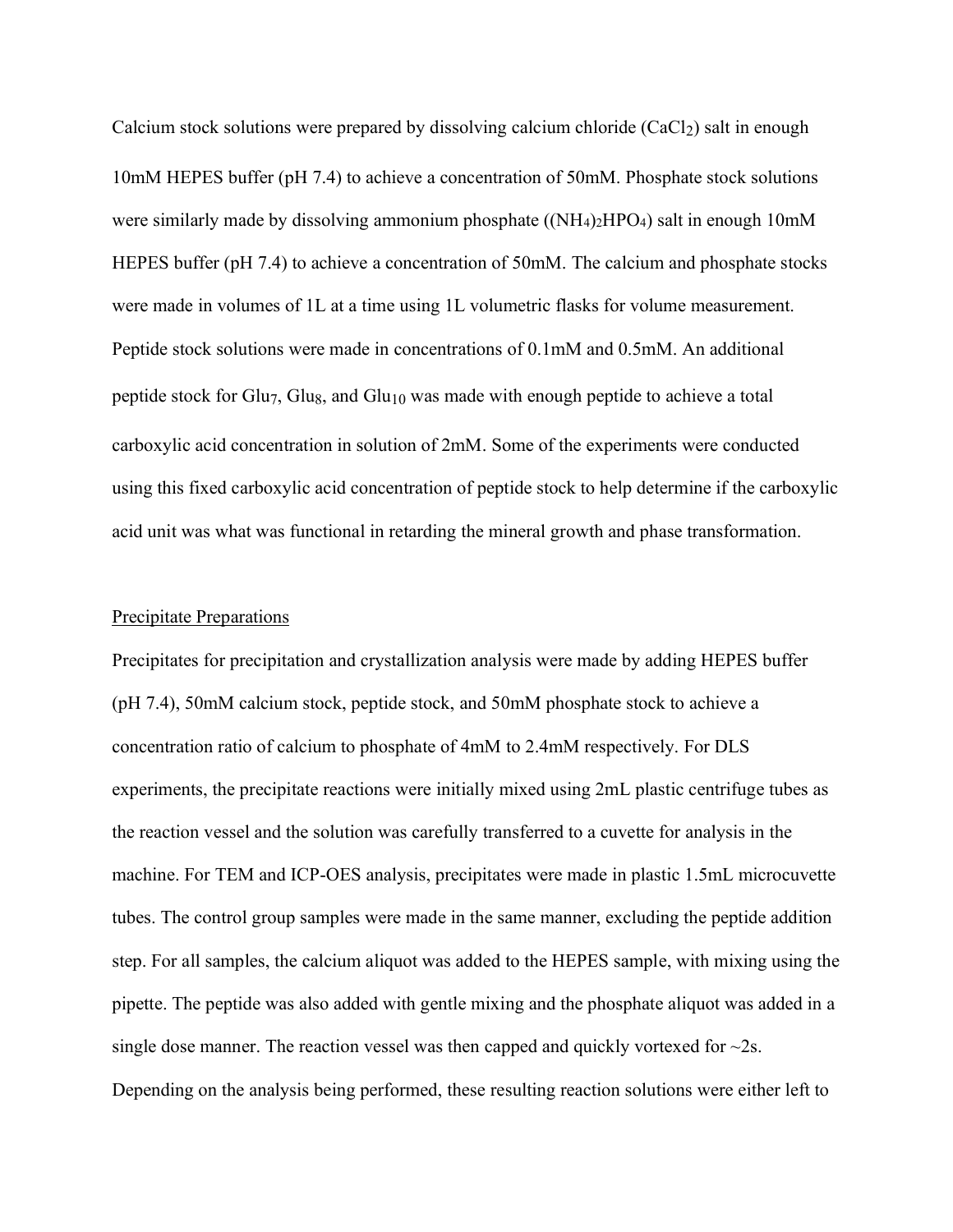age or used immediately for various analyses. All experiments were conducted at room temperature  $(\sim 25^{\circ}C)$ .

#### Dynamic Light Scattering (DLS)

DLS analysis was conducted to determine particle size of the calcium phosphate precipitates using a Malvern Nano ZS Series (Malvern Panalytical, Westborough, MA) equipped with a 633 nm. A 4 mW HeNe laser was used for the measurement at  $173^{\circ}$  backscatter angle at 25 °C with 11 runs of 10 sec. There was a 5 s equilibration programmed for each measurement and the refractive indices of apatite and HEPES buffer used for data calculations were 1.630 and 1.332, respectively. The viscosity of the HEPES buffer was set to be 0.8910 cP. DLS was conducted on samples during the first 30 minutes of the precipitation process for the control group, all Glu chain lengths at 0.1mM, all Glu chain lengths at 0.5mM and the fixed carboxylic acid concentration 2mM for Glu<sub>7</sub>, Glu<sub>8</sub>, and Glu<sub>10</sub>.

#### Transmission Electron Microscopy (TEM)

TEM was performed to characterize the size and morphology of the precipitates on a JEOL JSM-1230 (120 kV, Peabody, MA). TEM samples were made by producing precipitate samples of  $500\mu$ L total volume as described before for Glu<sub>3</sub>, Glu<sub>7</sub>, Glu<sub>8</sub>, and Glu<sub>10</sub> for a peptide concentration of 0.5mM. The samples were left to react and analyzed at several time points (2min, 10min, 30min, 1hr, 3hr, 5hr, 8hr, 1 day). Once the aging process was complete, the reaction vessel was quickly vortexed and a 7µL aliquot was extracted and pipetted onto a formvar/carbon film-supported copper grid (300 mesh, Ted Pella, Inc., Redding, CA). The liquid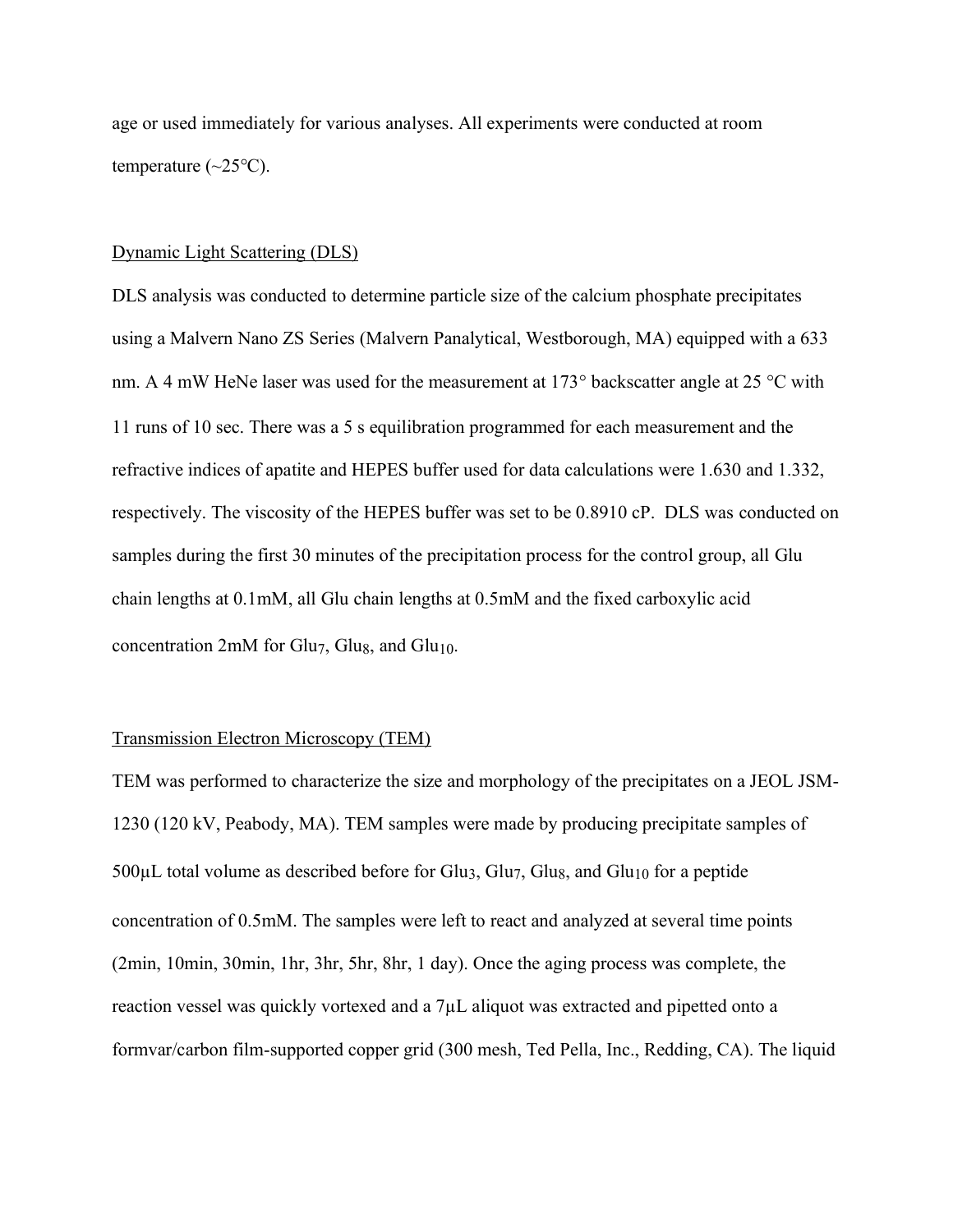was allowed to sit on the mesh for 3 minutes and then the excess was gently blotted with a KIM wipe. The disc was allowed to fully air dry before TEM analysis.

#### Inductively Coupled Plasma - Optical Emission Spectroscopy (ICP-OES)

ICP-OES was conducted to determine calcium and phosphorus concentrations in solution at various time points using an ICP-OES (ICP-OES 720, Agilent, Santa Clara, CA). The concentration of Ca and P were measured at their respective wavelengths, 396.847 and 213.618 nm. Three measurements were taken and the average was reported. Samples for ICP-OES were prepared by first making precipitate samples for various time points (2min, 10min, 30min, 1h, 3h, 5h, 8h, 1d) using the precipitate preparation protocol described above. Samples were prepared for Glu<sub>3</sub>, Glu<sub>7</sub>, Glu<sub>8</sub>, and Glu<sub>10</sub> at concentrations of 0.1 mM total, 0.5mM total and also for 2mM total carboxylic acid. The precipitate samples were made in total volumes of 280µL and then centrifuged at 15,000 rpm for 5 min after the designated time point was reached. 190µL of the resulting supernatant was extracted and added to enough  $5\%$  (v/v) nitric acid solution to make a sample of 4mL total volume. The remaining supernatant was extracted from the resulting precipitate, and was then dissolved in 190µL of 5% nitric acid. This 190µL sample was then added to enough 5% nitric acid to reach 4mL total volume. These calcium phosphate solutions were then subjected to ICP-OES analysis to determine the rate of uptake of Ca and P as to confirm the formation of HA.

#### **Results and Discussion**

DLS analysis was used to determine the size distribution and growth of precipitated particles over the first 30 minutes of reaction. This was run for control samples and samples with Glu3,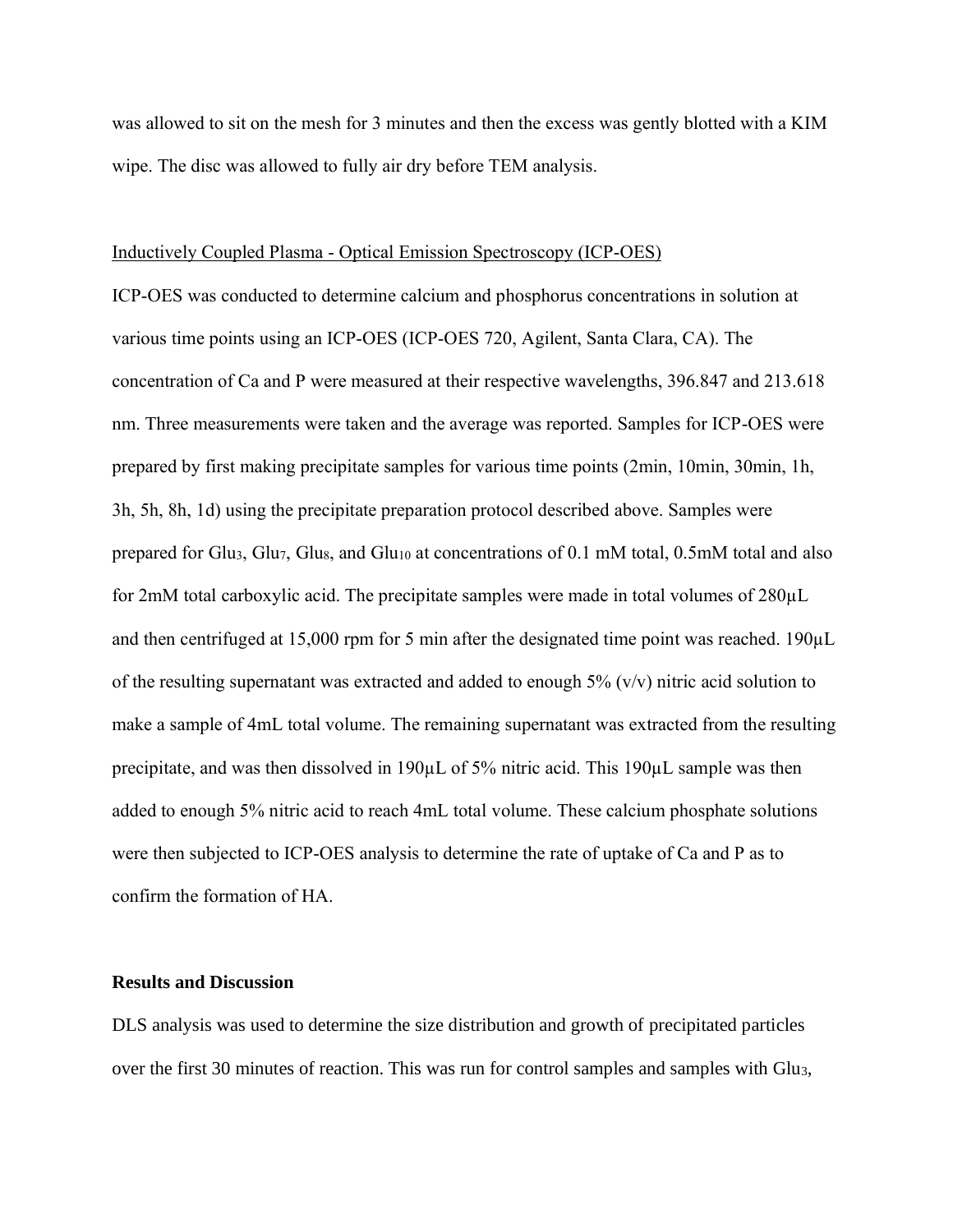Glu7, Glu8, and Glu<sub>10</sub>, The Glu<sub>n</sub> concentrations tested included 0.1mM, 0.5mM, and 2mM total carboxylic acid. (**Figure 1)** below shows the patterns of particle growth over the course of the early stage of the reaction in the absence and presence of  $Glu<sub>3</sub>$ ,  $Glu<sub>7</sub>$ ,  $Glu<sub>8</sub>$ , and  $Glu<sub>10</sub>$ .



**Figure 1.** DLS particle size data recorded for the first 30 minutes of the reaction in the absence and presence of Glu<sub>3</sub>, Glu<sub>7</sub>, Glu<sub>8</sub>, and Glu<sub>10</sub> at concentrations of 0.1mM Glu<sub>n</sub> (a) and 0.5mM Glu<sub>n</sub> (b) and for 2mM total carboxylic acid (c).

Analysis of the results showed that the particles in the control group grew much more quickly than in the groups treated with peptide. This was consistent with the known retardation effect of negatively charged amino acids, like glutamic acid, on the nucleation and growth of ACP, which later went on to form HA. The 0.5mM concentration demonstrated that the longer the peptide chain, the stronger the retardation effect. The control group showed the most consistent size increase, followed by Glu<sub>3</sub> which is significantly slower. Compared to the control there was an average size decrease over time of  $24.26\% \pm 0.92\%$  for Glu<sub>3</sub> treated samples at 0.5mM. This was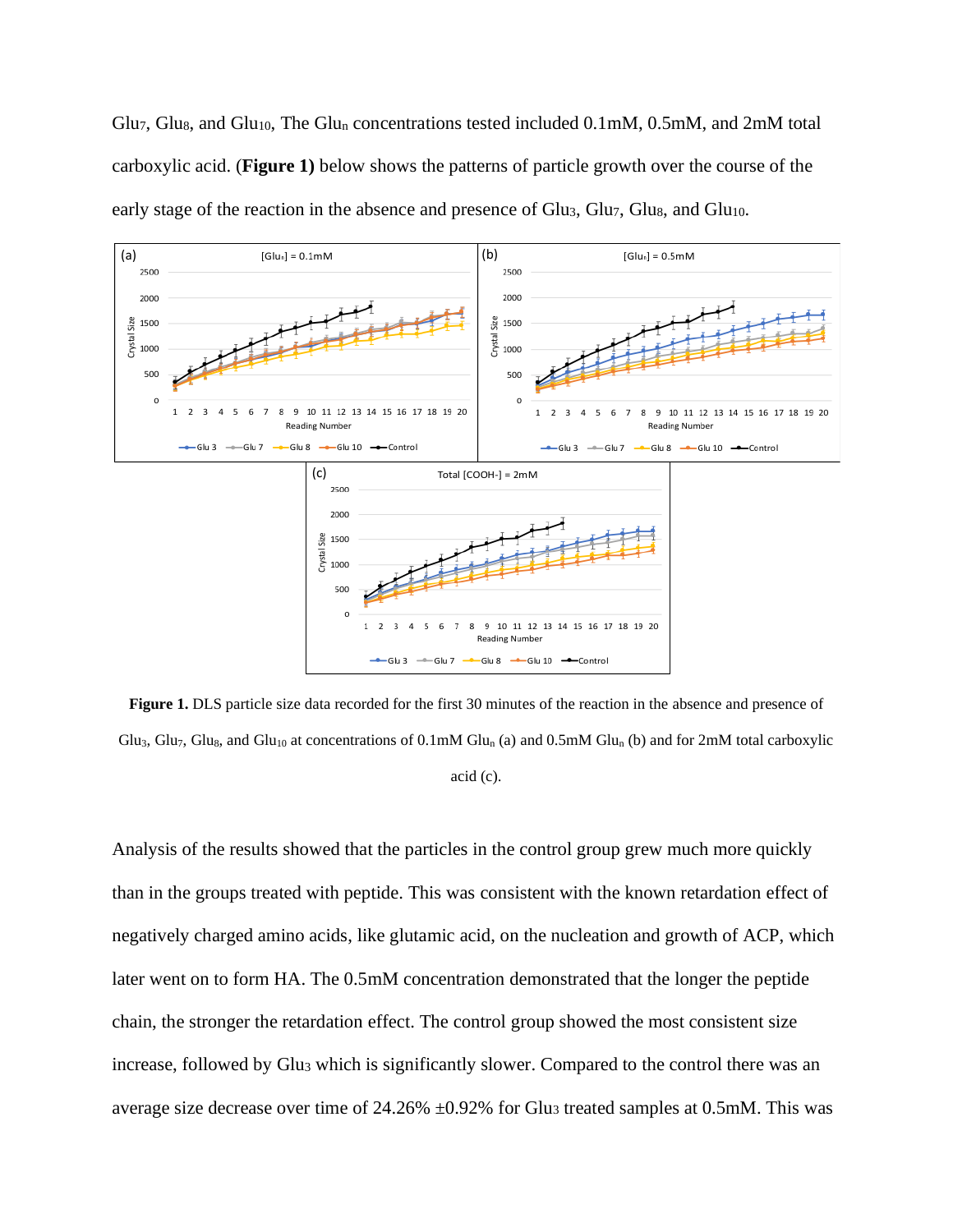the smallest retardation effect of the Glu<sub>n</sub> samples tested. Glu<sub>7</sub> followed with the next greater retardation effect, followed by Glu<sub>8</sub>, and finally Glu<sub>10</sub> with the greatest effect. Over the course of the experiment, the retardation effect for Glu<sub>7</sub>, Glu<sub>8</sub> and Glu<sub>10</sub> were 37.01%  $\pm$ 1.14%, 42.61%  $\pm 1.01\%$ , and 47.75%  $\pm 0.94\%$  on average compared to the control. These values, along with the standard deviation can be found below in (**Table 1)**.

**Table 1.** Percent retardation in calcium phosphate particle size increase over time for each Glu<sub>n</sub> oligomer at 0.1mM concentration compared to the control sample without any oligoglutamic acid.

|                       | Glu <sub>3</sub> | Glu7   | Glu <sub>8</sub> | Glu <sub>10</sub> |
|-----------------------|------------------|--------|------------------|-------------------|
| Average               | 24.26%           | 37.01% | 42.61%           | 47.75%            |
| Standard              |                  |        |                  |                   |
| Deviation             | 3.45%            | 4.26%  | 3.77%            | 3.53%             |
| <b>Standard Error</b> | $0.92\%$         | 1.14%  | 1.01%            | 0.94%             |

The 2mM total carboxylic acid concentration samples for Glu7-10 also showed similar results. The shortest chain oligomer, Glu<sub>7</sub>, had the smallest effect on the rate of crystal particle size increase compared to the control group. Glu<sub>8</sub> slowed the crystal growth slightly more and  $Glu<sub>10</sub>$ slowed the crystal growth the most. This is the same pattern that was observed with the  $Glu_n=$ 0.5mM concentration systems. This result indicates that it is in fact the presence of contiguous carboxylic acids in the chain length and not the total number of carboxylic acid units present to interact with the calcium ions that are responsible for inhibiting the reaction with phosphate ions. If it were the number of carboxylic acid groups, then the retardation effect would be expected to be the same for Glu<sub>3</sub>, Glu<sub>7</sub>, Glu<sub>8</sub>, and Glu<sub>10</sub>, since the total number of acid groups was held constant in this trial.

The percentage retardation trends are reported below (**Table 2**). Glu<sub>7</sub> slowed particle growth by an average of 28.62%  $\pm$ 0.6%, Glus slowed growth by an average of 39.41%  $\pm$ 0.68% and Glu<sub>10</sub>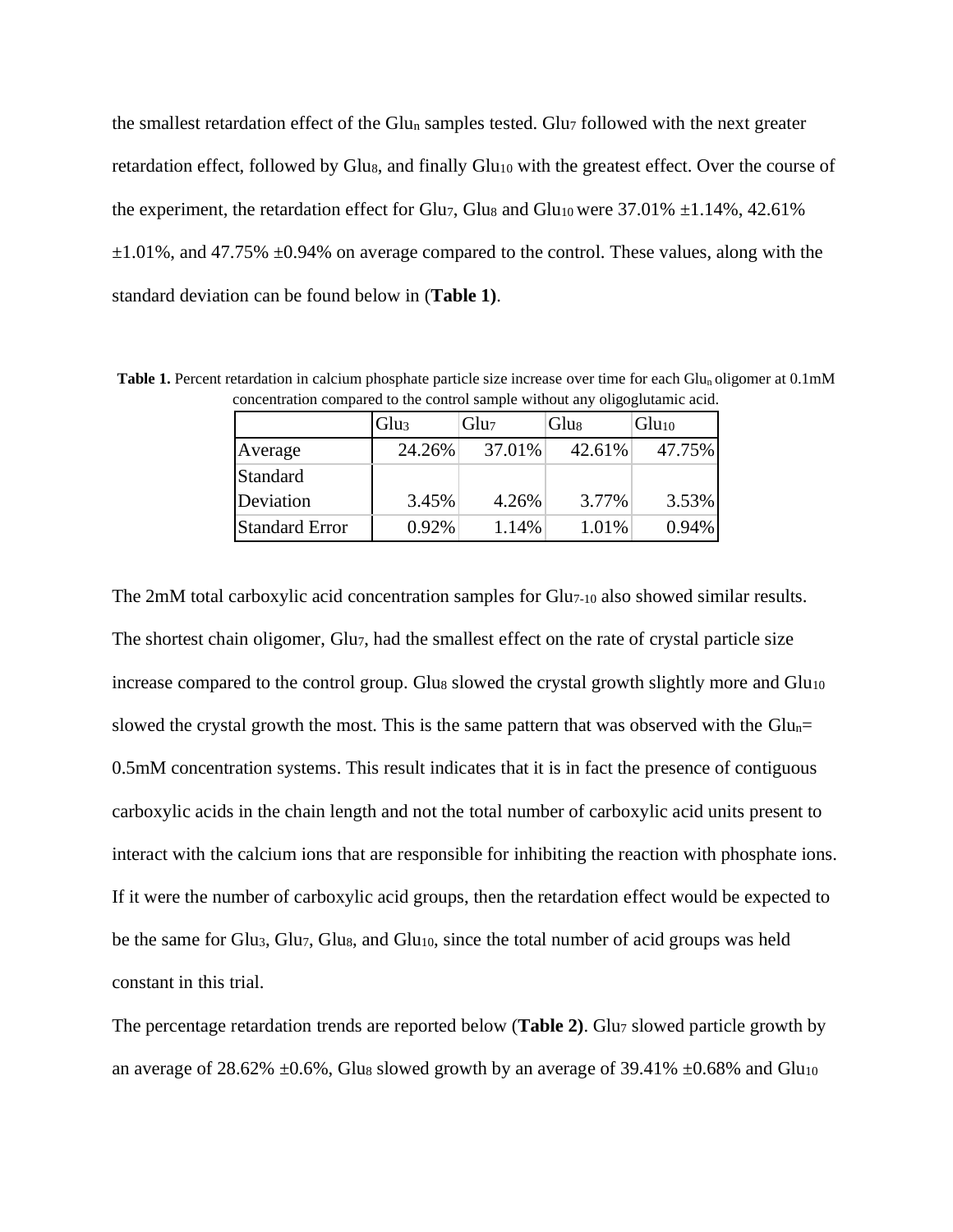slowed growth by  $44.22\% \pm 0.95\%$  on average. Overall, it is clear that the retardation effect is weaker than in a  $[G|u_n] = 0.5$ mM system. This result is ascribed to the fact that it is the peptide and corresponding chain length itself that retards the growth of the crystal, not the number of carboxylic acid groups.

|                       | Glu <sub>3</sub> | Glu7   | Glu <sub>8</sub> | Glu <sub>10</sub> |
|-----------------------|------------------|--------|------------------|-------------------|
| Average               | 24.26%           | 28.62% | 39.41%           | 44.11%            |
| <b>Standard</b>       |                  |        |                  |                   |
| Deviation             | 3.45%            | 2.23%  | 2.55%            | 3.54%             |
| <b>Standard Error</b> | 0.92%            | 0.60%  | 0.68%            | 0.95%             |

**Table 2.** Percent retardation of the nucleation and crystal growth of the precipitate over time for each Glu chain sample compared to the control sample at 0.5mM concentration.

Finally, we also tested the effect of varying the concentration of  $[G]u]_n$ . At  $[G]u]_n = 0.1$ mM for n  $= 3, 7, 8$  and 10, the percentage of retardation was much smaller (Table 3) than at [Glu]<sub>n</sub> = 0.5mM (Table 1). This result suggests that a critical contraction exists for the retardation effect to be observed to a statistically significant magnitude.

**Table 3.** Percent retardation of the nucleation and crystal growth of the precipitate over time for each Glu chain sample compared to the control sample at 2mM total carboxylic acid concentration.

|                       | Glu <sub>3</sub> | Glu7   | Glu <sub>8</sub> | Glu <sub>10</sub> |
|-----------------------|------------------|--------|------------------|-------------------|
| Average               | 26.11%           | 23.36% | 32.97%           | 26.21%            |
| Standard              |                  |        |                  |                   |
| Deviation             | 3.39%            | 3.74%  | 4.16%            | 2.39%             |
| <b>Standard Error</b> | 0.91%            | 1.00%  | 1.11%            | 0.64%             |

Furthermore, Glus had the greatest effect on the retardation of the crystal growth, followed by Glu<sub>10</sub>, then Glu<sub>3</sub>, and finally Glu<sub>7</sub>. The percentage by which growth was slowed by for Glu<sub>3</sub>, Glu7, Glus, and Glu<sub>10</sub> were 26.11%  $\pm 0.91$ %, 23.36%  $\pm 1.00$ %, 32.97%  $\pm 1.11$ %, and 26.21%  $\pm 0.64\%$  respectively. These results are inconsistent with the pattern observed for 0.5mM and 2mM total carboxylic acid, which suggests that either the concentration was too low for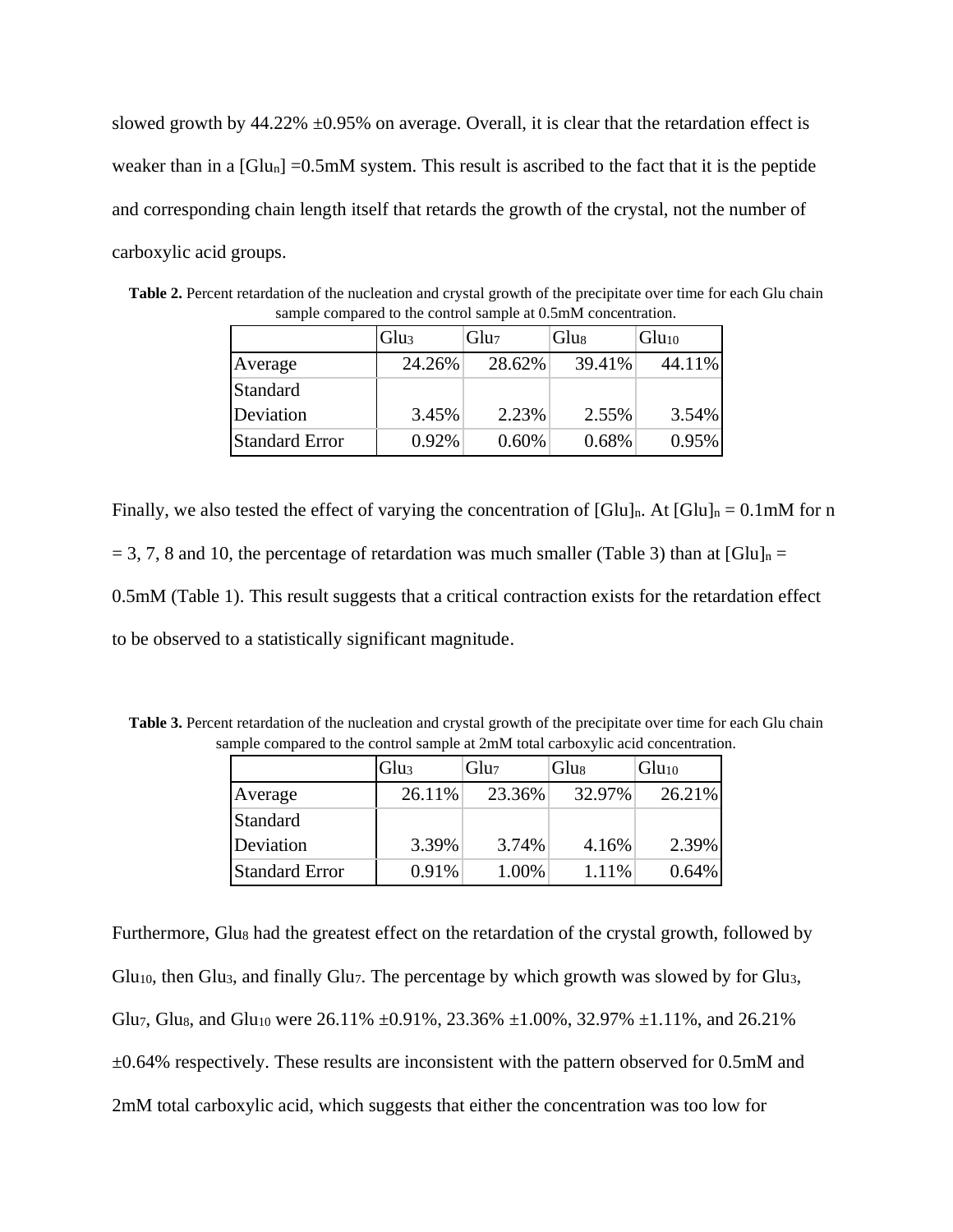observable effects to take place, or that the Glu chain length did not affect the initial stages of the reaction.

ICP-OES analysis was conducted for both the supernatant (**Figure 2, a, b**) as well as precipitates (**Figure 2c, d**) in the absence and presence of Glu<sup>n</sup> at various concentrations (0.1mM, 0.5mM) and for total  $[COOH] = 2 \text{m}$  and sampled periodically up to 7 days. The results for the 0.1mM Glu<sup>n</sup> systems are displayed below in (**Figure 2)**.



**Figure 2.** ICP-OES data of the calcium and phosphate concentrations in the supernatant (a, b) and precipitate (c, d) over time for the control system, Glu<sub>3</sub>, and Glu<sub>10</sub> and total  $[COOH] = 0.1 \text{mM}$  for Glu<sub>3</sub>, Glu<sub>7</sub>, Glu<sub>8</sub>, and Glu<sub>10</sub>. Error bars represent the standard deviation of measurements on triplicate samples.

Both calcium and phosphate concentrations decrease in the supernatant solution over a 7 day period with two sharp drops. The first drop is interpreted to indicate the initial nucleation of ACP and the second likely corresponds to the phase transformation of ACP to HA. In **Figure 2** above, it is clear that samples in the presence of  $Glu_{10}$  experienced this phase transformation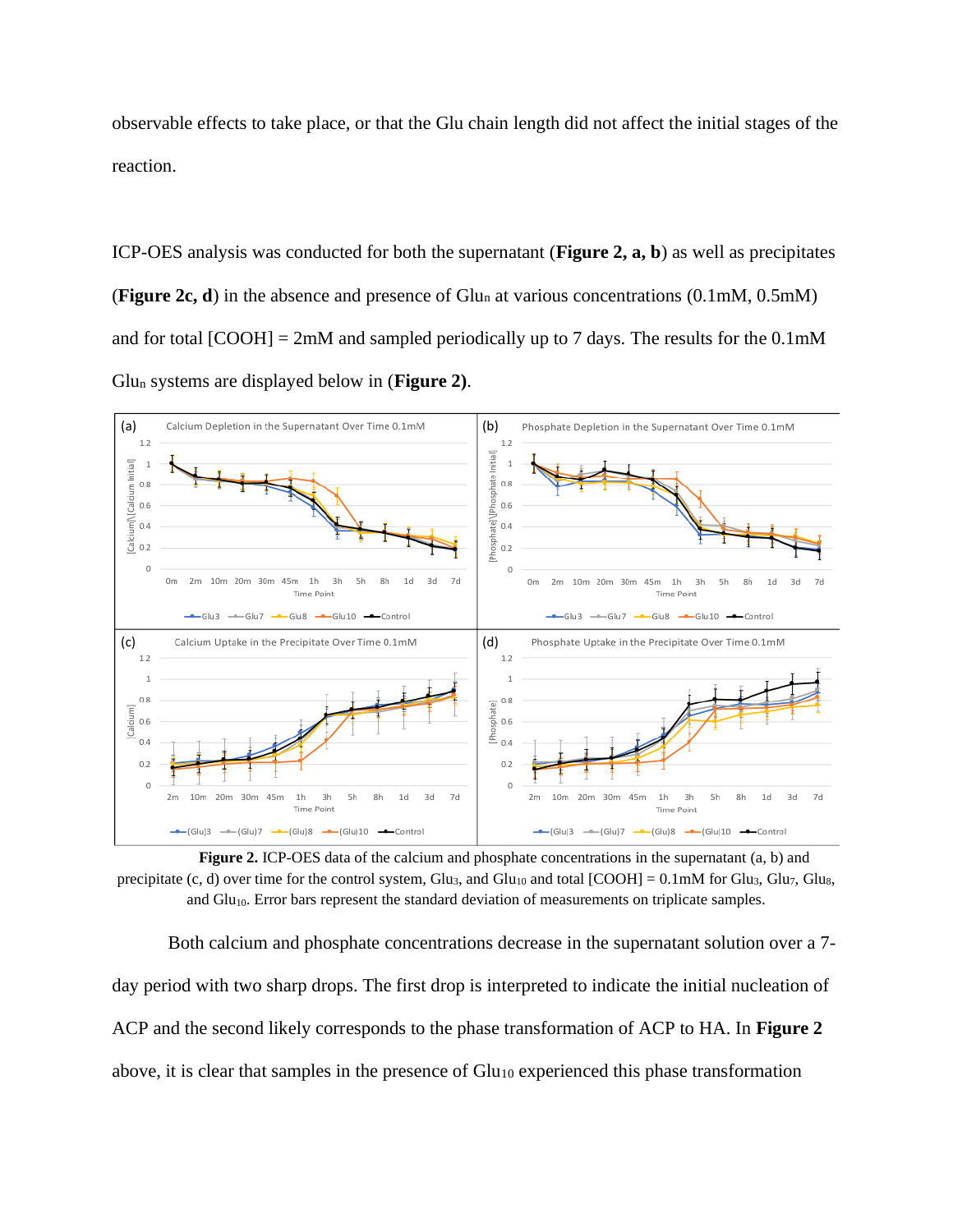much later than samples in the presence of the shorter oligoglutamic chains and the control. In detail, the second drop interpreted as the phase transformation for Glu<sup>3</sup> at 0.1mM and for the control was observed between 30 minutes and 3 hours. This is much sooner than that of  $Glu_{10}$ , which took place between 1 hour and 5 hours at 0.1mM concentration. Similar trends were observed the phosphate ion depletion and uptake of both ions by the precipitate as well. The uptake of calcium and phosphate into the precipitates increased steadily over time with a sharp increase between 20 minutes and 3 h for the control and a delayed period of 1-5 h for Glu10. The shorter oligoglutamic acids show intermediate behavior. Thus, the inferred phase transformation is also delayed by the presence of oligoglutamic acid and is more effective as chain length increases.

Samples in the absence and presence of  $Glu_n$  at a total concentration of 0.5mM were also tested and similar trends to the 0.1mM trial were found, however the delay of the phase transformation was even greater. The results are displayed below in (**Figure 3)**.

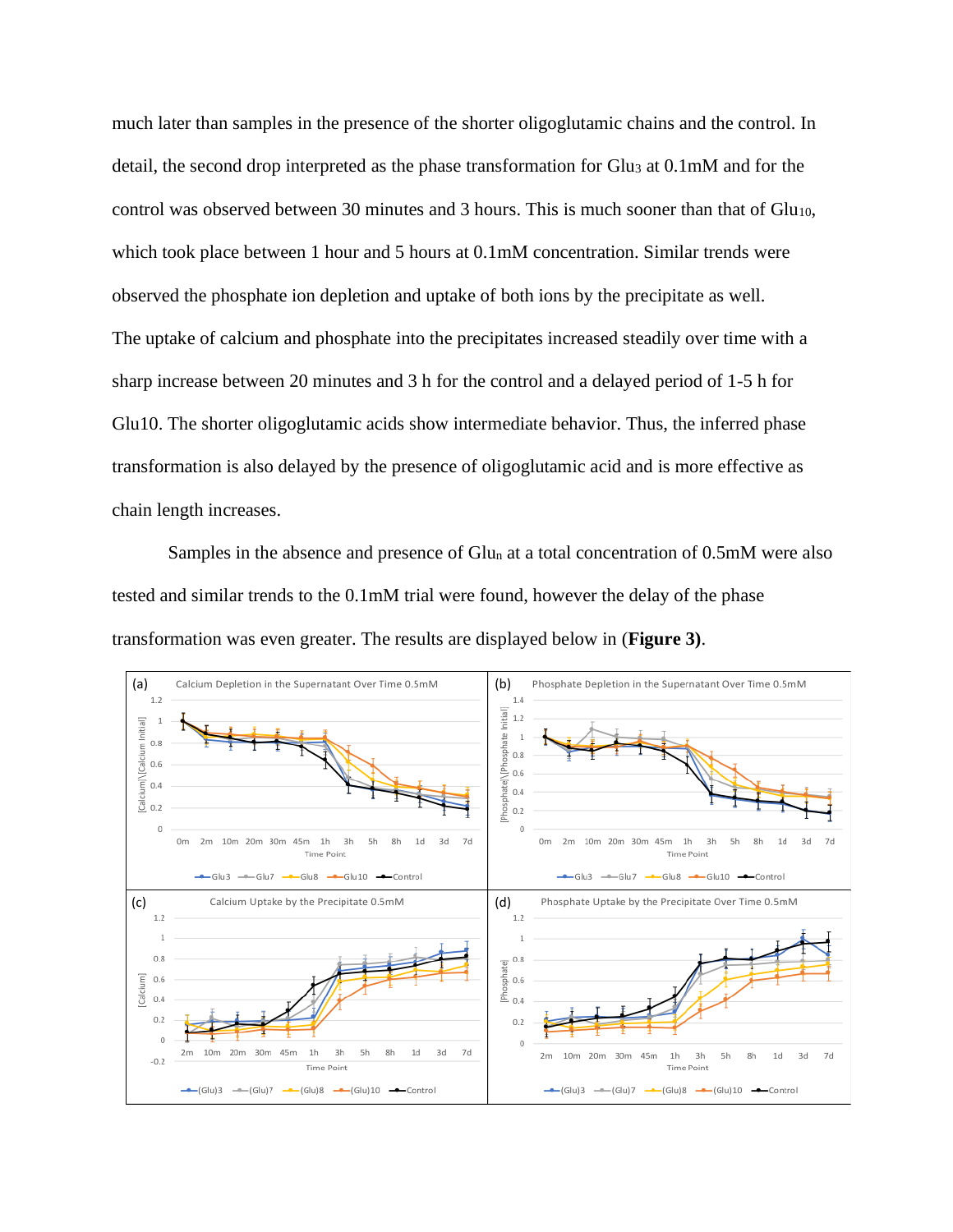**Figure 3.** ICP-OES data of the calcium and phosphate concentrations in the supernatant (a,b) and precipitate (c,d) over time with error bars displayed for the control, Glu<sub>3</sub>, and Glu<sub>10</sub> in the presence and absence of  $0.5$ mM Glu<sub>3</sub>, Glu<sub>7</sub>, Glu<sub>8</sub>, and Glu<sub>10</sub>.

**Figure 3** shows the second drop in supernatant ion concentrations for Glu<sub>3</sub> and the control occurring between 30 minutes and 3 hours, however the second drop for Glu<sub>10</sub> occurred between 1 hour and 8 hours. Not only did this second drop take place later, it lasted for longer, suggesting that the crystallization process occurred at a slower pace as well. This supports the effect shown in the DLS results that the retardation effect of ACP nucleation and phase transformation of ACP to HA increases as concentration of the oligoglutamic acid is increased from 0.1mM to 0.5mM.

The effect of various Glu<sub>8</sub> with a fixed carboxylic acid concentration of  $2mM$  was also examined. Similar trends are seen as discussed above. The second drop in the ion concentration in the supernatant solution, inferred as ACP to HA phase transformation, appeared between 30 minutes and 3 hours for the control, but for Glu<sub>3</sub>, the transformation appeared to occur between 1 hour and 3 hours, a shorter time window than previously observed (**Figure 4**). Glu<sub>10</sub> showed this crystallization drop between 1 hour and 5 hours, which was more consistent with the results found in the  $0.1 \text{mM}$  trial. This is consistent with the total concentration of  $Glu<sub>10</sub>$  and again gives rise to the concept that it is in fact the chain length (ie., presence of a contiguous series of carboxylate groups), and not the total number of carboxylic acid groups that contributes to the delay in crystal growth and mineralization of ACP to HA. If the concentration of carboxylic acid units were the reason for the retardation effect on the precipitation and phase transformation of ACP to HA, then **Figure 4** would have showed no difference in the rate of ion depletion/uptake for Glu<sub>3</sub>, Glu<sub>7</sub>, Glu<sub>8</sub>, and Glu<sub>10</sub>, because all of the samples contained the same concentration of COOH-. There would have been no difference in the displayed trend lines and the error bars would have showed no significant difference in the results for all  $Glu_n$  samples, given that the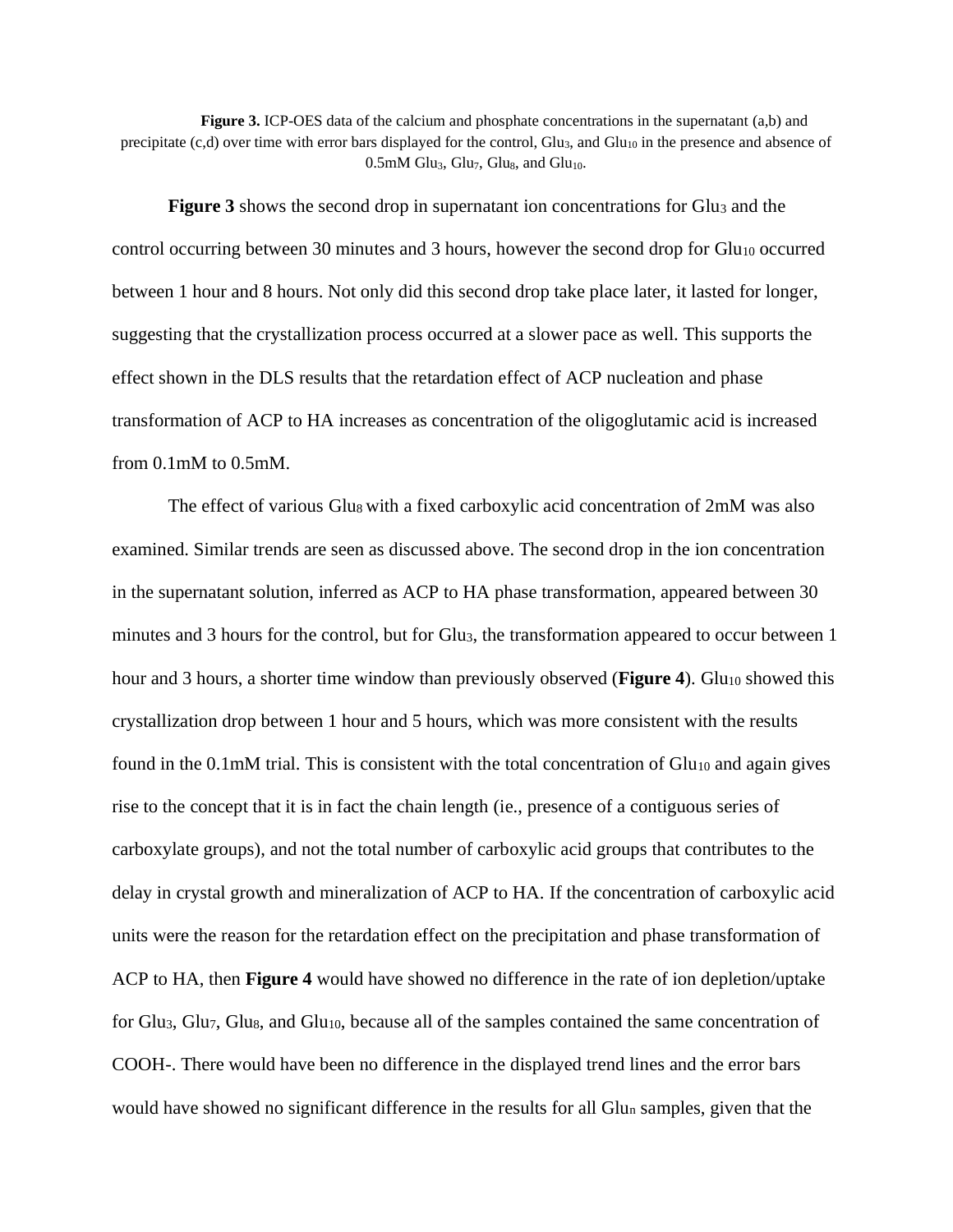COOH- concentration was held constant. Since this was not observed and the trends were shown to be significantly different, it is clear that the COOH- concentration is not what causes the retardation of effect of ACP growth and HA phase transformation.



**Figure 4.** ICP-OES data of the calcium and phosphate concentrations in the supernatant (a,b) and precipitate (c,d) over time with error bars displayed for the control, Glu<sub>3</sub>, and Glu<sub>10</sub> in the presence and absence of 2mM total carboxylic acid concentration  $Glu_3$ ,  $Glu_7$ ,  $Glu_8$ , and  $Glu_{10}$ .

The important trend that ICP-OES shed light on in this experiment is the delay in phase transformation when in the presence of Glu oligomers of longer chains. Samples in the presence of Glu<sub>7</sub> and Glu<sub>8</sub> showed ICP-OES results that were consistent with what was observed in DLS. The retardation effect decreased in the sequence:  $G\text{lu}_{10} > G\text{lu}_{3} \sim G\text{lu}_{3}$ , where the difference between Glu<sub>7</sub> and Glu<sub>8</sub> was not statistically significant. This is why the comparison between the control, Glu<sup>3</sup> and Glu<sup>10</sup> was the main focus of this section of the results. The following section on the TEM results also indicates more about the observed phase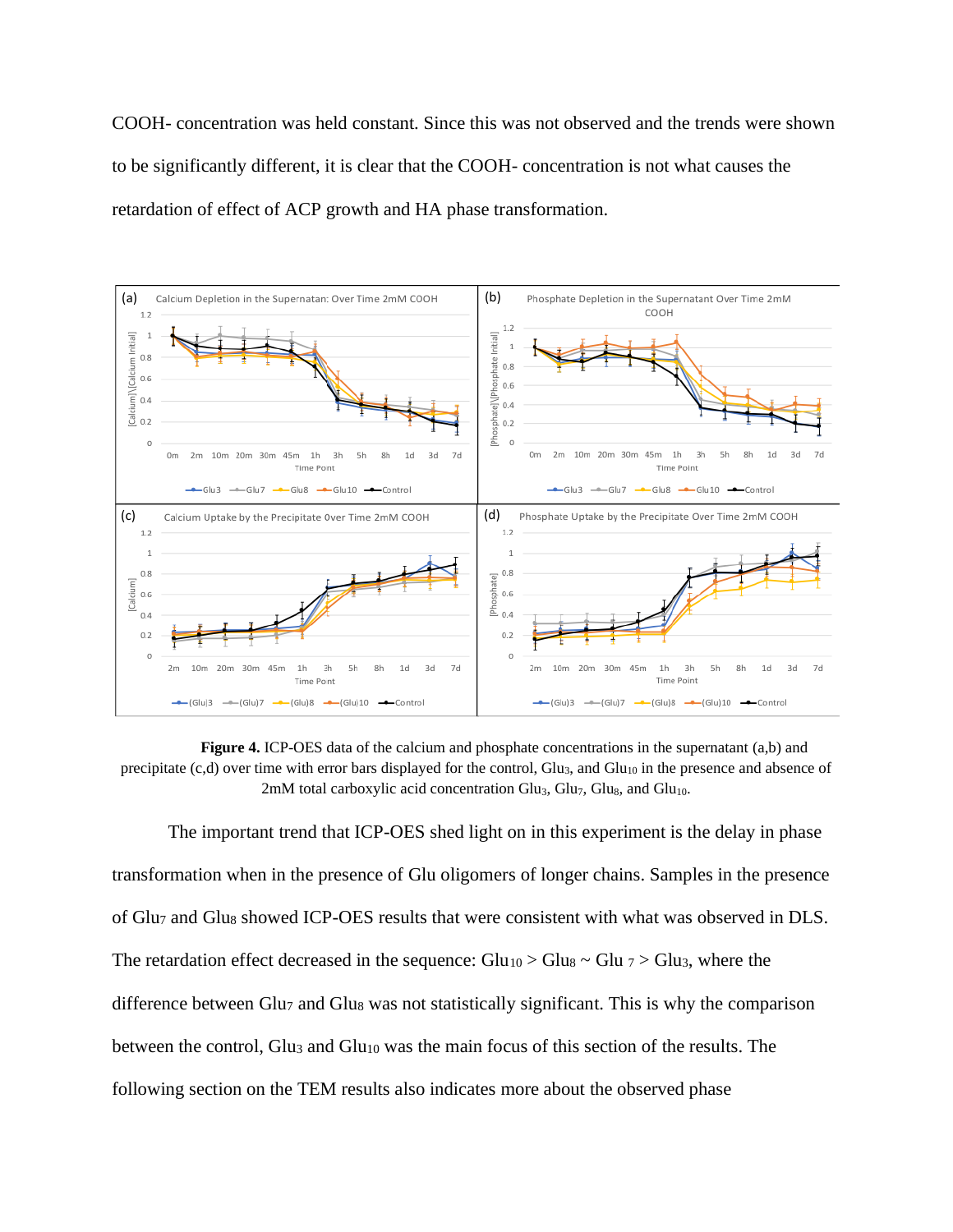transformation, and how it correlates with the observed second drop in ion concentration in the supernatant recorded via ICP-OES.

TEM was also used to track any changes in the morphology of the samples throughout the lifetime of the reaction for Glu<sub>3</sub> and Glu<sub>10</sub> at 0.5mM concentration. TEM data was only collected for these two oligomers, because the maximum effect of chain length effect had been adequately established by the previous experiments. Brightfield TEM images of the control system are compared to those for 0.5mM Glu<sub>3</sub> and 0.5mM Glu<sub>10</sub> systems (**Figure 5**).



**Figure 5.** TEM images for samples in the presence and absence of Glu<sub>3</sub> and Glu<sub>10</sub> at 0.5mM with the time point indicated and phase transformation indicated by the red line.

All three samples show spherical particles connected in chains at 30 minutes, consistent with nucleation and growth of ACP particles. By 3h, a wispy ribbon-like structure has appeared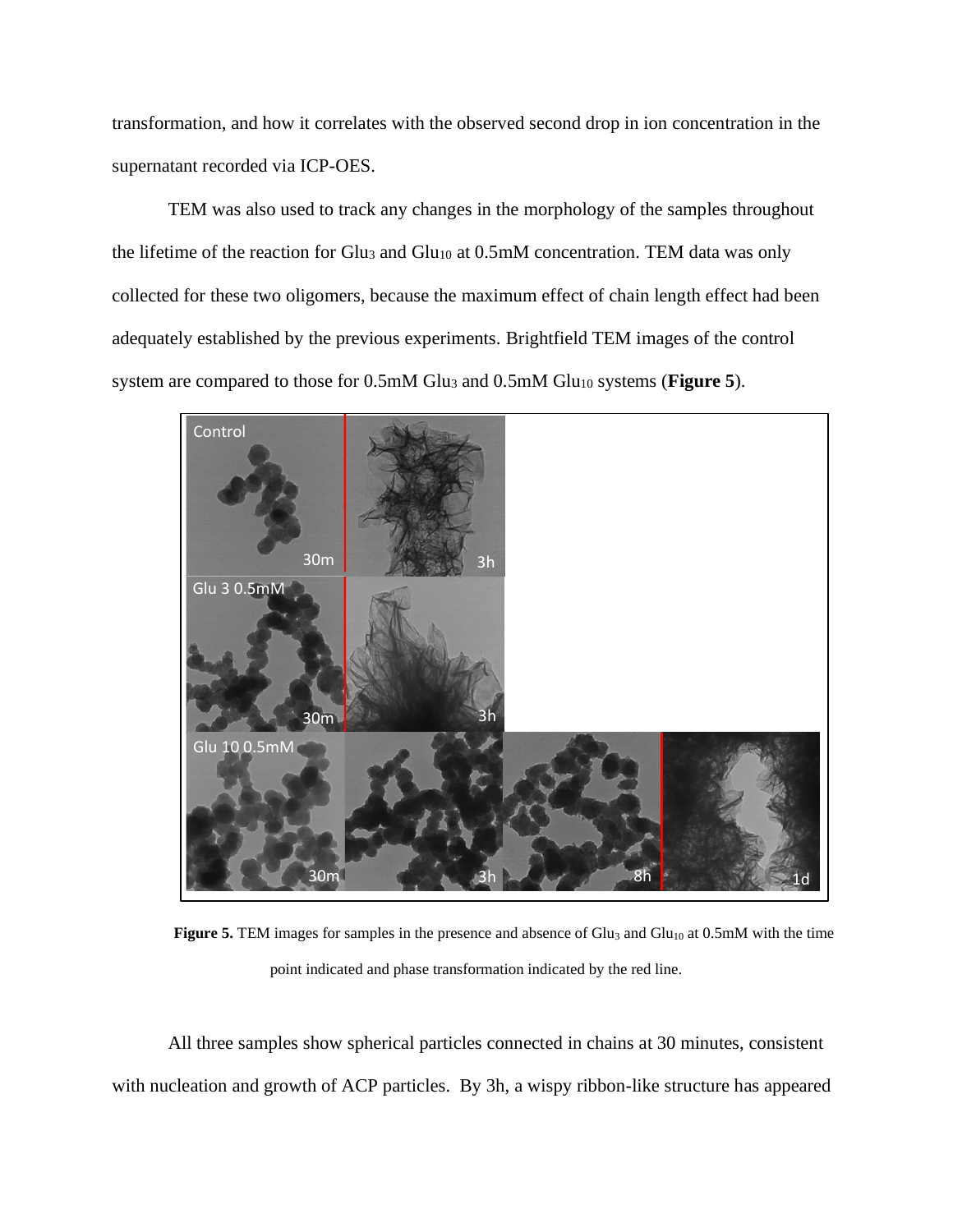for the control system sample. The change in morphology corresponds to a phase transformation to crystalline HA as determined by Selected Area Electron Diffraction (SAED) and synchrotronbased total X-Ray Scattering and Small Angle X-Ray Scattering on samples from very similar calcium phosphate precipitates in experiments where phosphate was added slowly in a drop-wise manner.<sup>13</sup> This is consistent with the trends demonstrated by the depletion of ions in the supernatant measured using ICP-OES, the second drop in supernatant ion concentration. This is what corresponded to the transformation of ACP to HA in this experiment. The Glu3 sample showed the phase transformation at the same point as the control indicating little or no retardation effect. Glu<sub>10</sub> samples showed small spike-like projections from the surface of the ACP particles at 8h which are interpreted as the beginning of crystallization with full phase transformation occurring by day 1. Thus,  $Glu<sub>10</sub>$  retarded the ACP to HA phase transition compared to Glu<sup>3</sup> or the control, consistent with the ICP-OES data.

Dr. Ustriyana's work on this topic with the addition of phosphate being dropwise showed very similar results. The trend of the delay of phase transformation increasing with peptide chain length in the manner,  $Glu_3 < Glu_7 < Glu_8 < Glu_{10}$ , held true for her results.<sup>13</sup> Dr. Ustriyana's results did differ slightly from those found in this study in that the phase transformation time point for Glu<sub>10</sub> was slightly less delayed. This study found it to occur in TEM results at the timepoints showed below in **Table 4**.

| Table 4. Time point of observed phase transformation of ACP to HA for Dr. Ustriyana's results with [COOH] = |
|-------------------------------------------------------------------------------------------------------------|
| 2mM and the results of this study with $[G]u_n = 0.5$ mM.                                                   |

|                      | Time Point HA Viewed |        |  |
|----------------------|----------------------|--------|--|
| Glu Sample Ustriyana |                      | Harmon |  |
| Control              | 3h                   | 3h     |  |
| Glu <sub>3</sub>     | 3h                   | 3h     |  |
| $Glu_{10}$           | 8h                   | 1d     |  |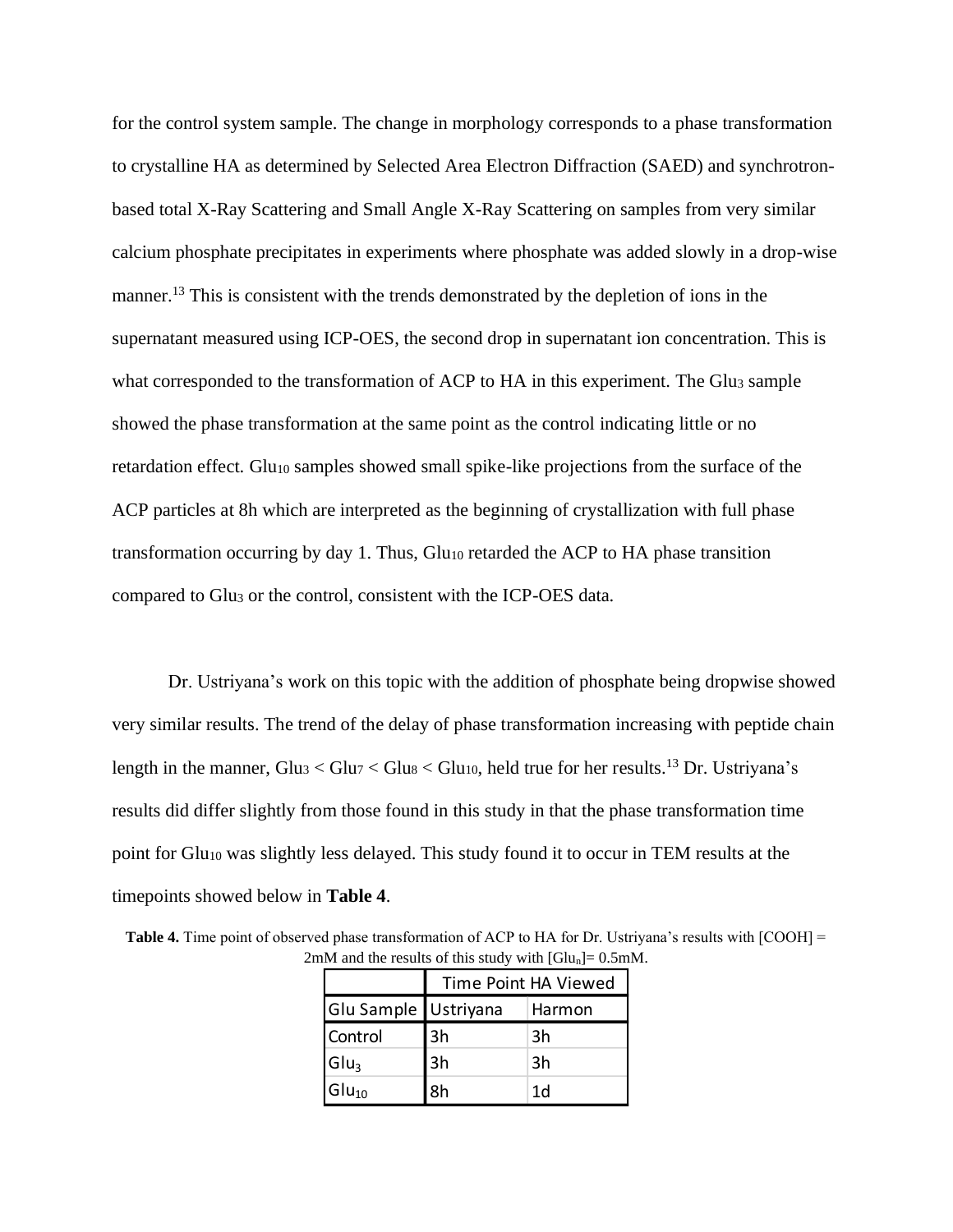It is not possible to perfectly compare the results, however, given that the concentration of Glu<sub>n</sub> differed in both studies. This study focused on  $[Glu_n] = 0.5 \text{mM}$  for TEM, while Dr. Ustriyana held  $[COOH] = 2 \text{m}$ M for TEM comparison.<sup>13</sup> The general trend was still displayed.

ICP-OES results for  $[G]$ U<sub>n</sub> $] = 0.1$ mM were also compared for comparison of the phase transformation delay trends as well. The results are displayed below in **Table 5**.

**Table 5.** Time point of observed phase transformation as indicated by the end of sharp ion depletion from ICP-OES for Dr. Ustriyana's results and the results of this study with  $[G]u_n = 0.1 \text{mM}$ .

|                      | Time Point End of Ion Depletion |        |  |
|----------------------|---------------------------------|--------|--|
| Glu Sample Ustriyana |                                 | Harmon |  |
| Control              | 3h                              | 3h     |  |
| Glu <sub>3</sub>     | 3h                              | 3h     |  |
| $Glu_{10}$           | 8h                              | 5h     |  |

Results for ICP-OES again showed a very similar trend. Dr. Ustriyana's results differed in that the end of the second drop in ICP-OES indicating full phase transformation occurred slightly later than for the results of this study.<sup>13</sup> Ideally, TEM results with the same peptide concentration would be compared, but since those results were not obtained, ICP-OES results were used for comparison. The difference could be significant in that the mechanism for phase transformation delay could be slightly more effective when the phosphate reagent is added dropwise instead of instantaneously. To confirm whether a true difference in this time point is present between the two styles of reagent addition, further ICP-OES and TEM data would need to be gathered for comparison.

#### **Conclusions**

The purpose of this study was to better understand the effect that the chain length of glutamic acid-based oligomers had on the retardation of the nucleation, growth and phase transformation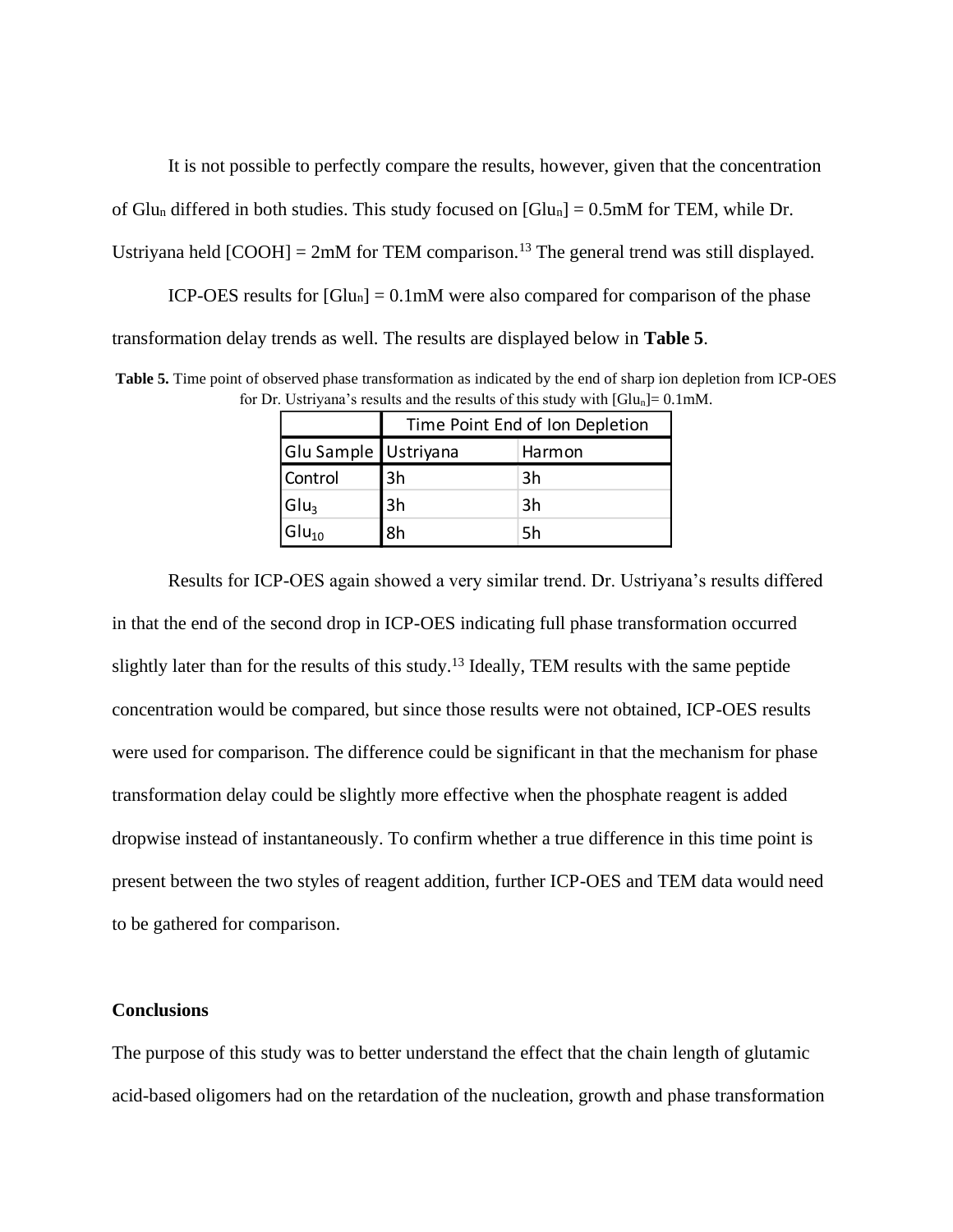of ACP to crystalline HA. Oligoglutamic acids did not affect the nucleation rate of ACP but retarded the growth of ACP particles up to at least 30 minutes as monitored by DLS and ICP-OES. The effect was enhanced at higher concentrations of the oligomers and longer chain lengths. The oligoglutamic acids also delayed the phase transition of ACP to crystalline HAP with longer oligomers having a greater effect. Interestingly, the effects on both ACP particle growth and phase transition were dependent on chain length (presence of contiguous carboxylic acids in the oligomer) rather than the total concentration of -COOH groups. This finding has implications for the mechanism of oligoglutamic acid-induced retardation of calcium phosphate mineralization mechanism and will be explored further in future studies by the Sahai group. Knowledge of how to properly control and target the mineralization of tissue can have great clinical applications. The present results can be used to further develop treatments for pathologies regarding bone mineralization.

#### **Acknowledgements**

I would like to thank Dr. Nita Sahai, the University of Akron, and the Department of Polymer Science for allowing me to conduct research in the lab and providing me with guidance and funding along the way. I would also like to especially thank Dr. Putu Ustriyana for generously sharing a part of her project, being a mentor to me over the course of my undergraduate degree and for inspiring me to love the process of learning through research. Thank you to Dr. Adam Smith and Dr. Sailaja Paruchuri for teaching me during my time at the university and for reading and advising me on this project. This project has been a knowledge filled journey and these special mentors have been a vital part of this work being produced. For that I am incredibly grateful to them.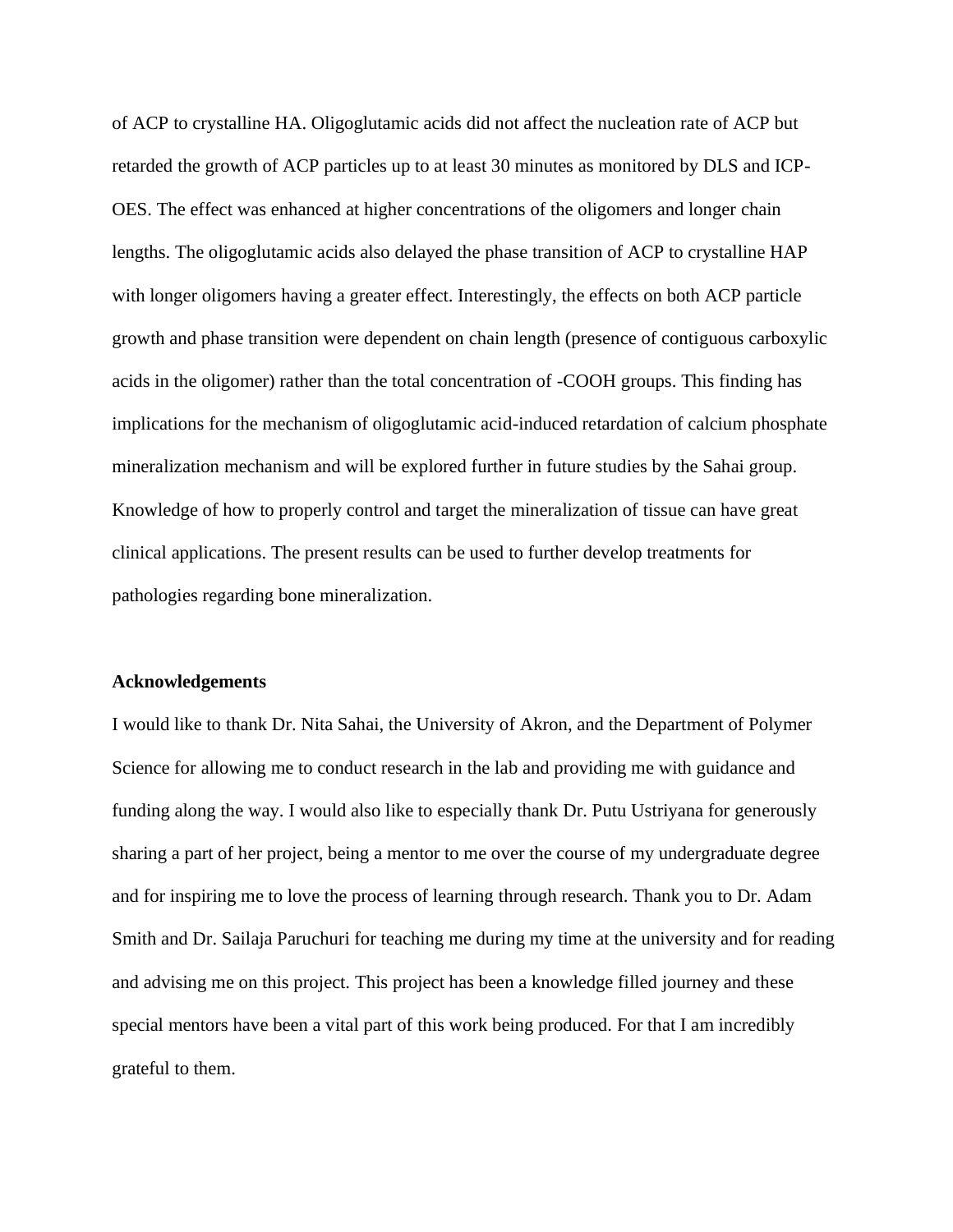#### **References**

- (1) Eliaz, N.; Metoki, N. Calcium Phosphate Bioceramics: A Review of Their History, Structure, Properties, Coating Technologies and Biomedical Applications. *Materials (Basel).* **2017**, *10* (4). [https://doi.org/10.3390/ma10040334.](https://doi.org/10.3390/ma10040334)
- (2) Falke, S.; Betzel, C. *Dynamic Light Scattering (DLS): Principles, Perspectives, Applications to Biological Samples*; Springer International Publishing, 2019; Vol. 8. https://doi.org/10.1007/978-3-030-28247-9.
- (3) George, A.; Veis, A. Phosphorylated Proteins and Control over Apatite Nucleation, Crystal Growth, and Inhibition. *Chem. Rev.* **2008**, *108* (11), 4670–4693. [https://doi.org/10.1021/cr0782729.](https://doi.org/10.1021/cr0782729)
- (4) Guzzinati, G.; Altantzis, T.; Batuk, M.; De Backer, A.; Lumbeeck, G.; Samaee, V.; Batuk, D.; Idrissi, H.; Hadermann, J.; Van Aert, S.; et al. Recent Advances in Transmission Electron Microscopy for Materials Science at the EMAT Lab of the University of Antwerp. *Materials (Basel).* **2018**, *11* (8). [https://doi.org/10.3390/ma11081304.](https://doi.org/10.3390/ma11081304)
- (5) Malm, A. V.; Corbett, J. C. W. Improved Dynamic Light Scattering Using an Adaptive and Statistically Driven Time Resolved Treatment of Correlation Data. *Sci. Rep.* **2019**, *9* (1), 1–11. [https://doi.org/10.1038/s41598-019-50077-4.](https://doi.org/10.1038/s41598-019-50077-4)
- (6) Mariano, R. G.; Yau, A.; Mckeown, J. T.; Kumar, M.; Kanan, M. W. Comparing Scanning Electron Microscope and Transmission Electron Microscope Grain Mapping Techniques Applied to Well-Defined and Highly Irregular Nanoparticles. *ACS Omega* **2020**. https://doi.org/10.1021/acsomega.9b03505.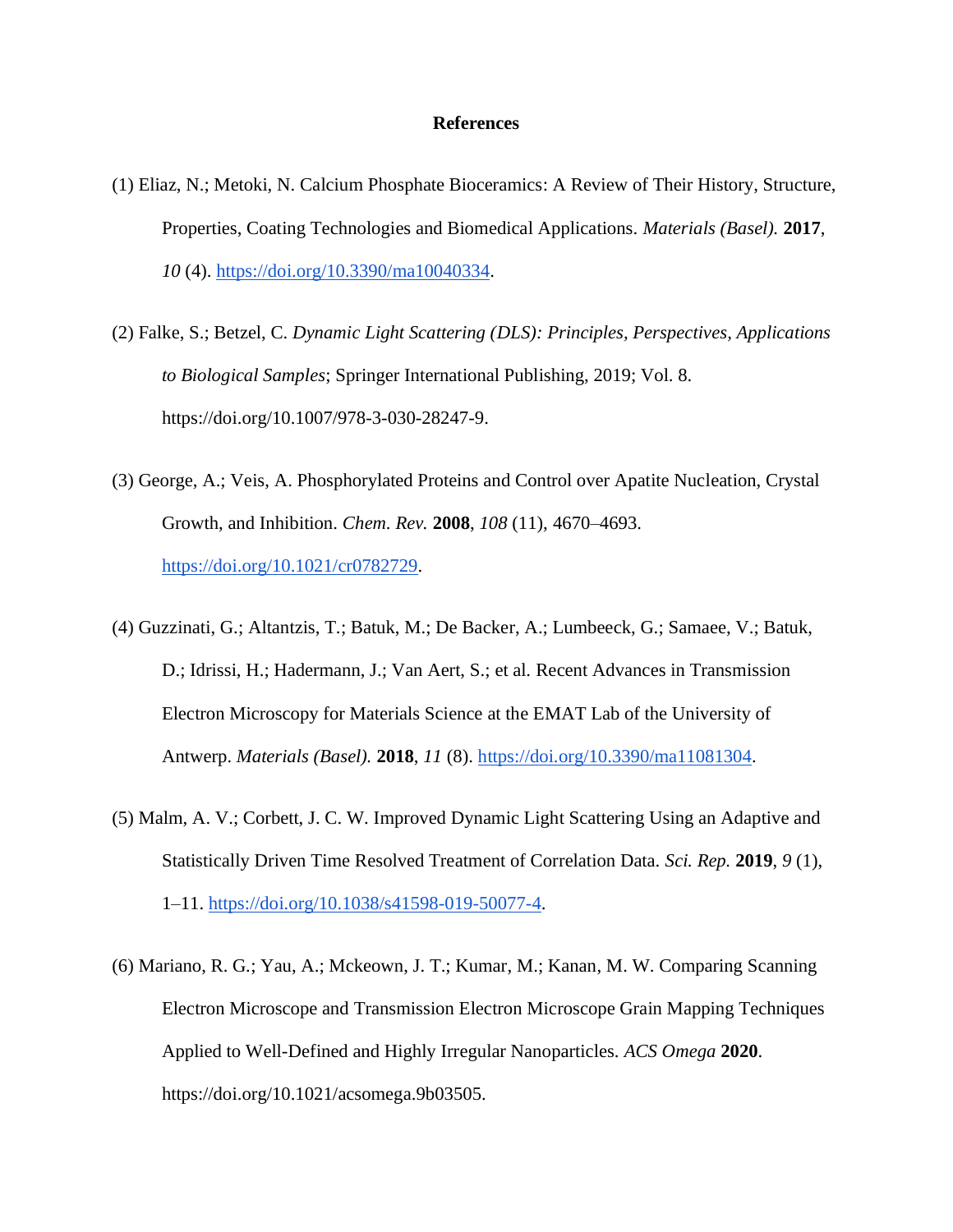- (7) Morgan, S.; Poundarik, A. A.; Vashishth, D. Do Non-Collagenous Proteins Affect Skeletal Mechanical Properties? *Calcif. Tissue Int.* **2015**, *97* (3), 281–291. [https://doi.org/10.1007/s00223-015-0016-3.](https://doi.org/10.1007/s00223-015-0016-3)
- (8) Nyika, J.; Onyari, E.; Dinka, M. O.; Mishra, S. B. A Comparison of Reproducibility of Inductively Coupled Spectrometric Techniques in Soil Metal Analyses. *Air, Soil Water Res.* **2019**, *12*. [https://doi.org/10.1177/1178622119869002.](https://doi.org/10.1177/1178622119869002)
- (9) Ohls, K.; Bogdain, B. History of Inductively Coupled Plasma Atomic Emission Spectral Analysis: From the Beginning up to Its Coupling with Mass Spectrometry. *J. Anal. At. Spectrom.* **2016**, *31* (1), 22–31. [https://doi.org/10.1039/c5ja90043c.](https://doi.org/10.1039/c5ja90043c)
- (10) Shastri, V. P. Biomineralization: A Confluence of Materials Science, Biophysics, Proteomics, and Evolutionary Biology. *MRS Bull.* **2015**, *40* (6), 473–477. [https://doi.org/10.1557/mrs.2015.118.](https://doi.org/10.1557/mrs.2015.118)
- (11) Spectra, A. E. *10 . 7 : Atomic Emission Spectroscopy*; Harvey, D., Ed.; LibreTexts, 2020.
- (12) Stetefeld, J.; McKenna, S. A.; Patel, T. R. Dynamic Light Scattering: A Practical Guide and Applications in Biomedical Sciences. *Biophys. Rev.* **2016**, *8* (4), 409–427. https://doi.org/10.1007/s12551-016-0218-6.
- (13) Ustriyana, P.; Harmon, E.; Chen, K.; Michel, F. M.; Sahai, N. Oligo(l -Glutamic Acids) in Calcium Phosphate Precipitation: Chain Length Effect. *J. Phys. Chem. B* **2020**, *124* (29), 6278–6287. [https://doi.org/10.1021/acs.jpcb.0c01689.](https://doi.org/10.1021/acs.jpcb.0c01689)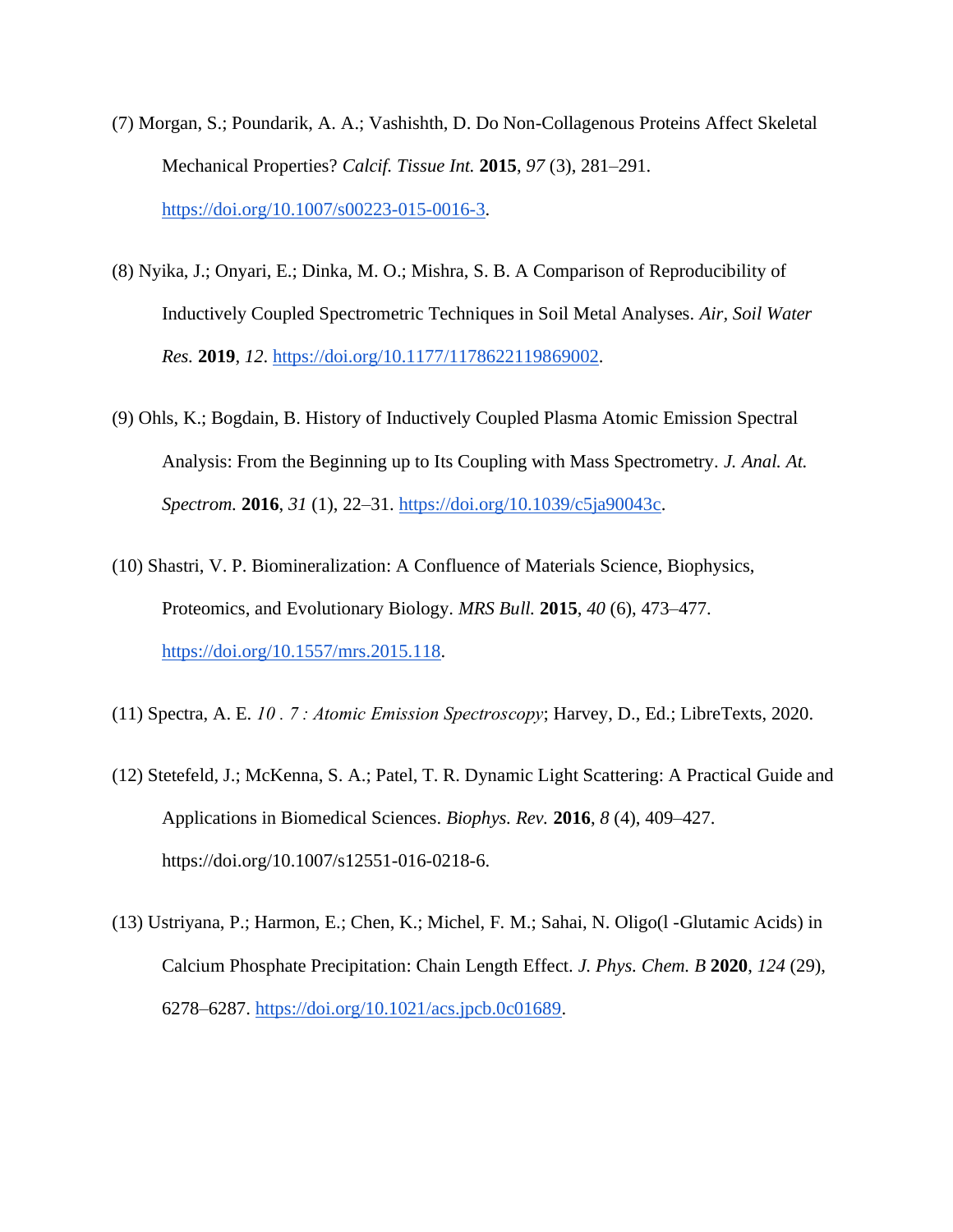- (14) Valavanidis, A. Dietary Supplements: Beneficial to Human Health or Just Peace of Mind? A Critical Review on the Issue of Benefit/Risk of Dietary Supplements. *Pharmakeftiki* **2016**, *28* (2), 60–83.
- (15) Winey, M.; Meehl, J. B.; O'Toole, E. T.; Giddings, T. H. Conventional Transmission Electron Microscopy. *Mol. Biol. Cell* **2014**, *25* (3), 319–323. https://doi.org/10.1091/mbc.E12-12-0863.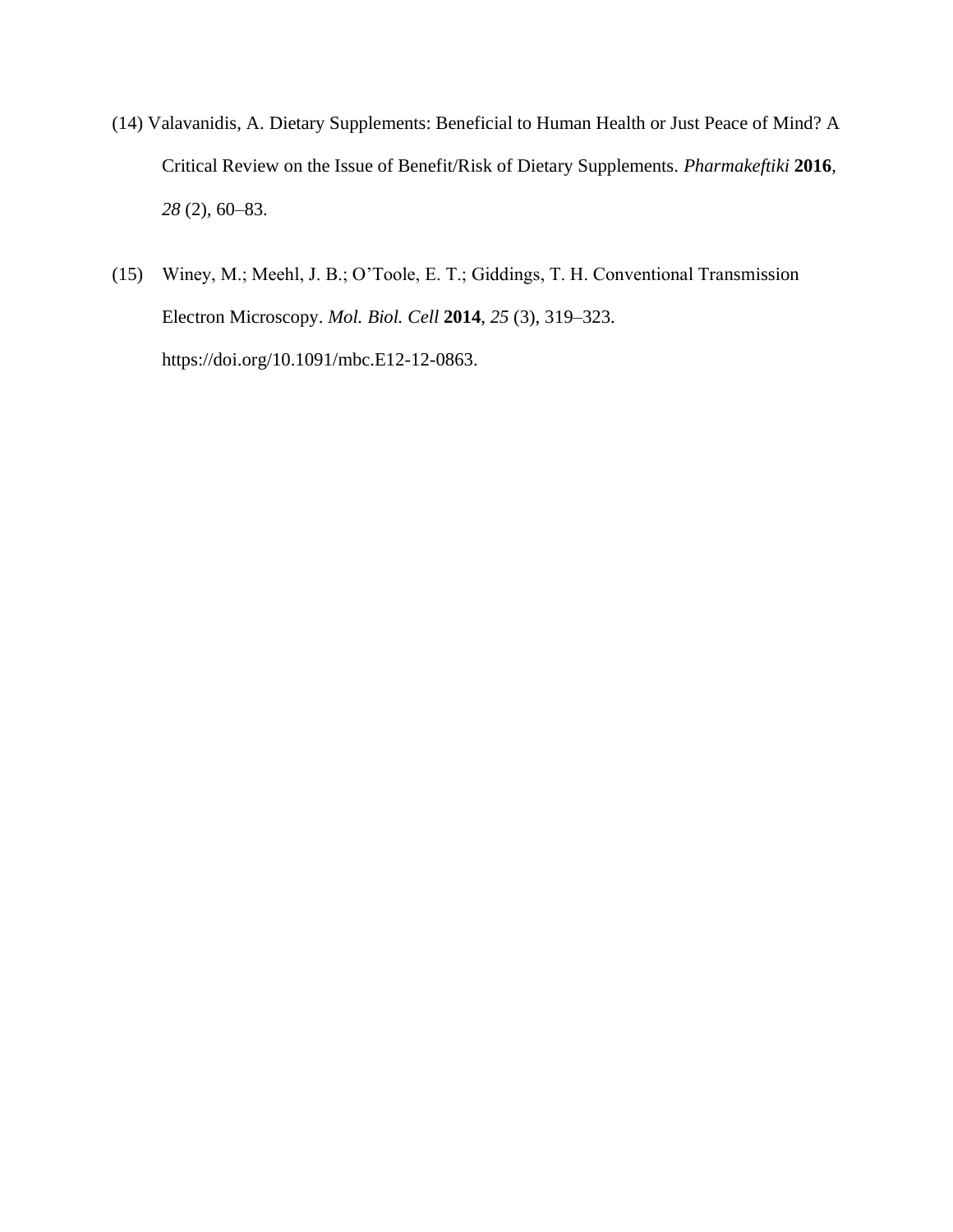#### **Appendix 1**

#### Safety considerations

Several safety measures were taken to protect the researcher in this project. This included wearing latex-free gloves, splash proof safety goggles, close-toed shoes, long pants, tied back hair, and lab coats during all experimental procedures. Acids and bases were stored in glass containers and used in specific hoods to minimize the likelihood of contamination. Nitric acid solutions were used in the hood to minimize the likelihood of lung damage from inhalation of mists or dust particles. There was also an emergency eyewash and shower station located nearby for emergency use in the case of an accidental spill. Samples were also neutralized thoroughly with a basic solution and disposed of in an acid biohazard container. Due to its nature as a fire accelerant, a fire blanket was also kept nearby when in use. Very similar measures were taken when KOH was being used. It was used in the preparation of the peptide stocks and the same general safety measures were necessary due to its caustic nature and negative impacts on the respiratory tract, eyes and skin when contact occurred. Again, similar precautions were taken when handling calcium chloride and ammonium phosphate, however ammonium phosphate was slightly less dangerous. TEM was deemed very safe for use and posed very little radiation exposer danger. No special sign postage or personnel monitoring was required. Gloves were worn, as they were recommended simply because chemical samples were being handled. The vacuum column was properly locked and unlocked to avoid any escape of radiation or damage to the machine. For ICP-OES use, the radiation potential was not of health concern according to the MSDS. The nitric acid was identified as a caustic material that was potentially dangerous to one's health when in contact with skin, eyes or respiratory tract. Precautions were followed as